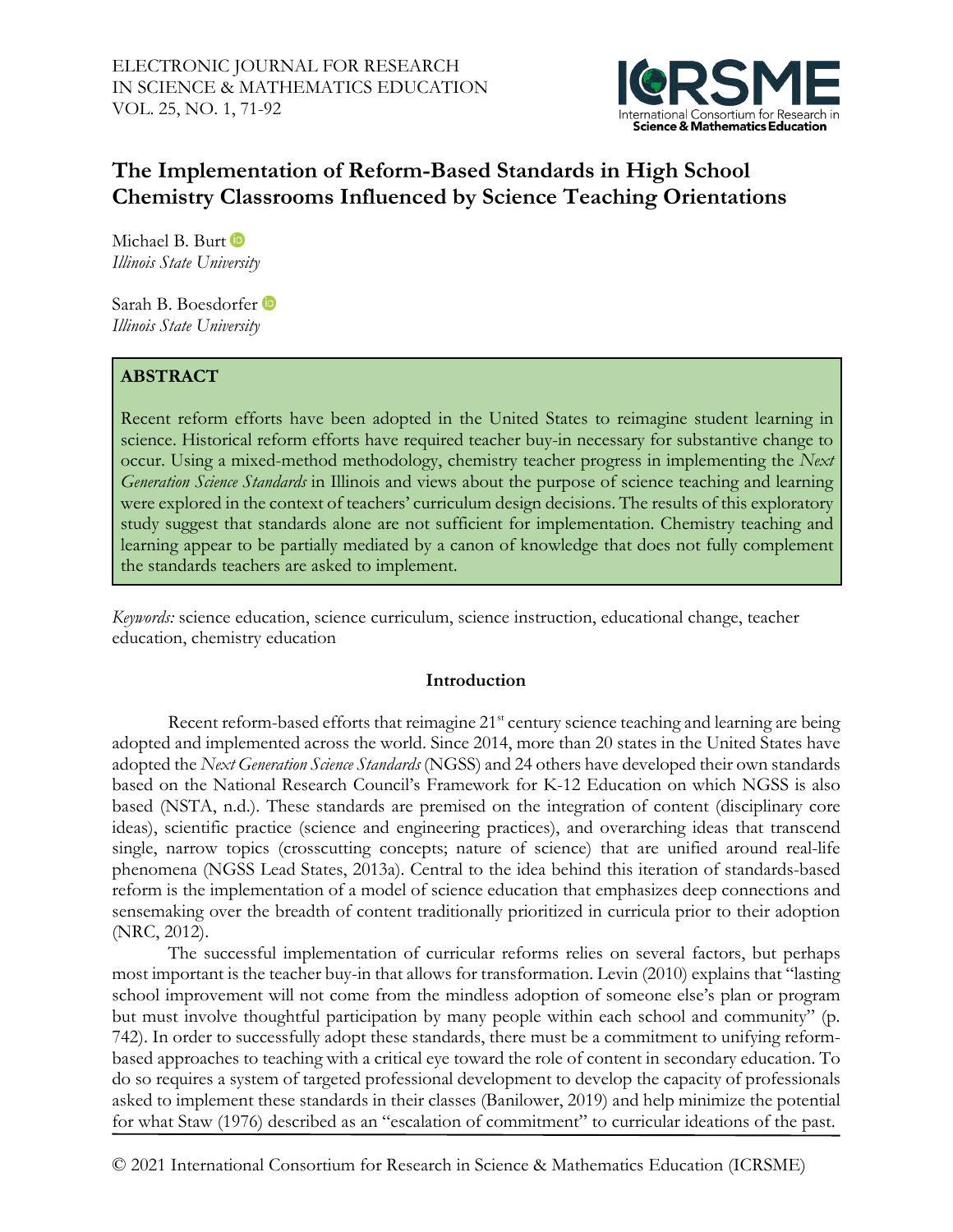Implementing new standards requires teachers to transform their instructional approaches and contexts to reflect new expectations for student learning. As a result, it is critical to check in and examine the current status of these reform efforts in actual classrooms with practicing teachers. Pedagogical content knowledge (PCK) provides a useful framework for understanding the role that teacher decision-making and cognition play in the implementation of a standards-based reform. Using orientations to science teaching within the PCK framework to interpret results, this study explored Illinois secondary science teachers' reported implementation of a new science reform (NGSS) and its impact on enacted curriculum. Enacted curriculum in this case refers to the set of material resources as well as the content included or excluded from the cycle of learning experiences that teachers offer a given class. Core to this definition is the understanding that teachers play an active role in shaping curriculum rather than enacting that of others (Remillard, 2005). This study provides insight into the extent science teachers have adapted their practice to implement a new standards-based reform in ways that may reflect their own views. This study used chemistry teachers because of its relevance to physical science standards in NGSS and its prevalence as a core science class at the secondary level. These findings hold implications for future professional development and collaboration between secondary and tertiary science educators.

#### **Literature Review**

In this section, we make the case for why it is appropriate to study the implementation of NGSS in introductory chemistry courses in the state of Illinois and discuss some of the challenges to successful implementation of standards-based reforms.

#### **The Link Between Chemistry Curriculum and NGSS**

NGSS does not act as an explicit curriculum for discipline-specific science courses. In fact, these standards promote an integrated approach to science. Appendix K of NGSS offers model course maps for implementation of the standards, in part, based on "frequently taught courses of biology, chemistry, and physics" (NGSS Lead States, 2013b, p. 128). Nationally, introductory chemistry accounts for approximately 19% of all science courses taken at the high school level, second only to introductory biology at 29% (Smith, 2019), suggesting that, for many students, high school chemistry courses must align with NGSS if they are to meet these standards. Given that chemistry and biology account for nearly 50% of all science courses taken, it's likely that they represent the only opportunity that students will have to engage with most of the high school level physical science and life science standards, respectively.

The NRC (2012) framework for "PS1: Matter and Its Interactions" serves as the basis for much of the NGSS content that is presumed to be covered in a typical chemistry classroom. Students are expected to demonstrate proficiency based on each individual standard, known as Performance Expectations (PE), where they will explore relevant phenomena relating to broad disciplinary core ideas such as the structure and properties of matter, chemical reactions, and nuclear processes by using the science and engineering practices and crosscutting concepts. In doing so, students are able to dig deeper into concepts like the electronic structure of the atom, its characteristics and representation on the periodic table of the elements, and interactions of matter due to those properties as well as chemical reaction rates, bond energies, and the reversible nature of many chemical reactions in which matter is conserved (NGSS Lead States, 2013a; NRC, 2012). These same topics outlined in the *Next Generation Science Standards* (NGSS) are shared by the American Chemical Society (ACS) Guidelines and Recommendations for teaching middle and high school chemistry (2018). The successful implementation of these standards in a chemistry classroom would necessarily position these areas of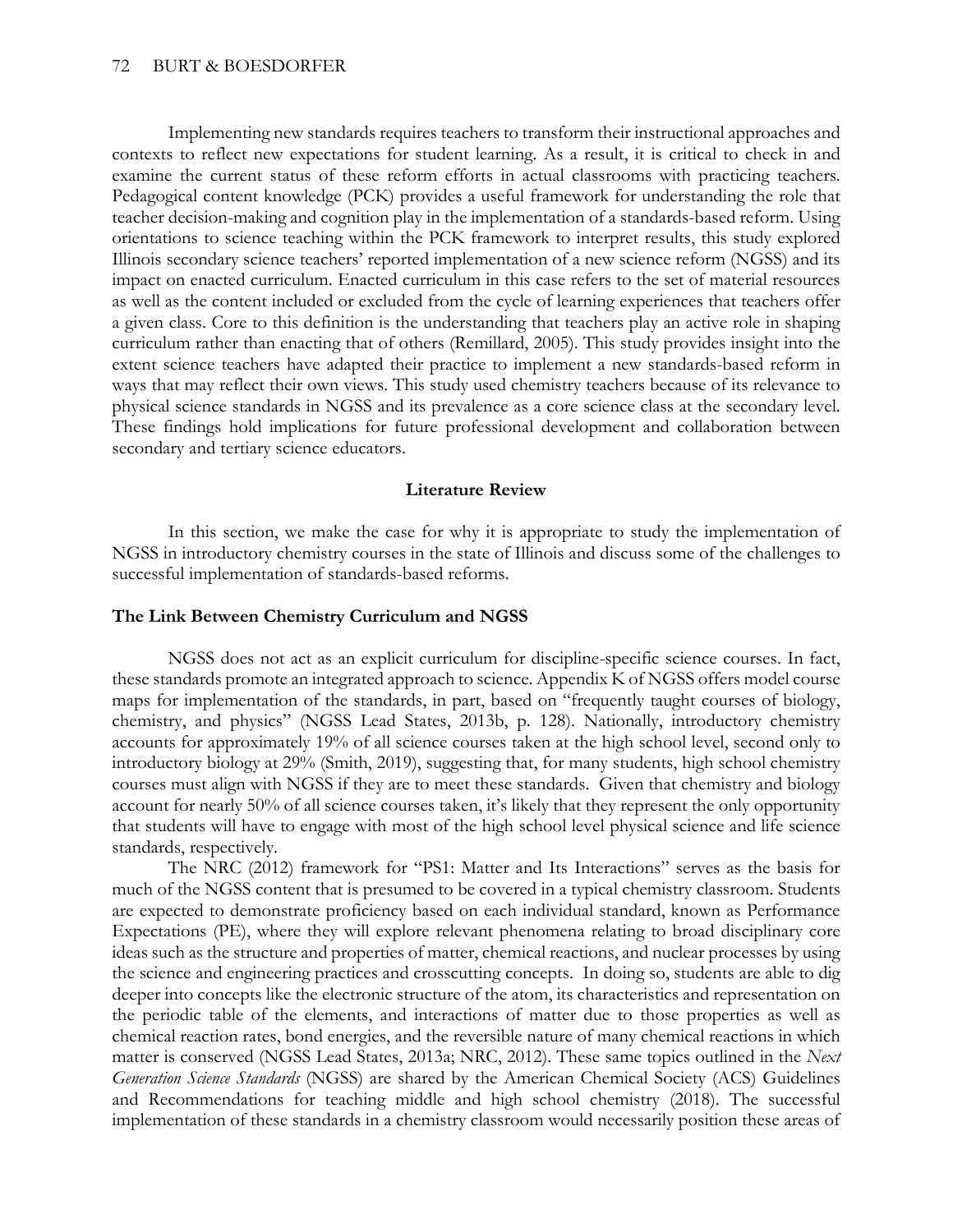physical science as central to student learning experiences and drive the curricular decision making of teachers. These align with the topics of this study (See Table 2).

The state of Illinois served as a sample population of teachers to explore the extent that NGSS is being implemented by adoptive states. Illinois was one of the lead states that participated in the development of these standards (NGSS Lead States, 2013a). For that reason, our study is situated in the context of Illinois as a sample that largely represents the work done throughout the United States. In the state of Illinois, there is a two-year science requirement (ISBE, 2016). As a result, many students are only exposed to science curriculum through a limited number of courses. Among high school graduates in the state of Illinois from the years of 2017-2019, no more than 20.68% had taken a course in physical science while 75.47% or more took introductory chemistry (ISBE, 2020) suggesting some NGSS must be covered in high school chemistry if students are to learn them. These physical science standards cannot reasonably be realized in a physical science course due to the limited number of students that take them; rather, they are allocated to introductory chemistry classes that are taken far more often. As a result, we will be focusing on chemistry classrooms as representative of the most common setting that Illinois students will be exposed to many of the physical science standards outlined in NGSS.

#### **Teachers' Enactment of New Standards**

The adoption of new standards represents the beginning of efforts to bring those changes to individual schools and classrooms. Central to this implementation is the work of teachers (Fullan, 2007). McLaughlin (1987) suggests that implementation begins, in earnest, once teachers are no longer concerned with the 'what' of the change, but the 'how'. In doing so, "...internal factors such as commitment, motivation, and competence dominate" (p. 174).

Often described as buy-in, the beliefs, perceptions, and values of teachers generally and in terms of the specific reform are essential in the process of implementation (Datnow et al., 2006). Transformation in teachers requires shifts in deeply-ingrained beliefs and understanding that result from personal reflection, experimentation, and cognitive restructuring which can take as long as three to five years to result in a new teaching practice to be fully implemented (Loucks-Horsley et al., 2010). There must be a fundamental change in people (the teachers) responsible for carrying out those reforms as each individual "...holds a set of assumptions that shape and are shaped by his or her values and actions" (Finnan, 2000, p. 6). Implementation of new standards operates on a similar constructivist learning paradigm that governs the very reform-based standards being explored.

Another factor relating to the implementation of reform efforts is teachers' view of students and their relation to the new instructional outcomes they are asked to achieve. Harris (2012) explains that the success of standards-based reform efforts hinges on "...unearthing deeply entrenched ideas about student deficits and intelligence" (p. 146). In addition to shaping views on pedagogy within the implementation of standards, teachers must confront the ways in which their perceptions of their students' capacity for learning shapes their choices in the classroom.

Lawrenz et al. (2005) explained how a previous standards-based reform effort was generally not sustainable due to "...external pressures, power structures [in the school] in relation to the reform, the availability of support, and the desire for change" (p. 11). Porter et al. (2014) use the context of recent Common Core reform efforts to suggest that as change efforts were increasingly perceived by teachers to be "duplicative, incorrect, or unfocused", the more likely it would be that the implementation was inadequate (p. 135). As potential agents for change, teachers have an outsized role in determining the success of a reform. The ability to engage successfully in "change" hinges on social learning and teachers' willingness to do something new, to develop "new meanings, new behaviors, new skills, and new beliefs" (Fullan, 2007, p. 97). Capturing information about the status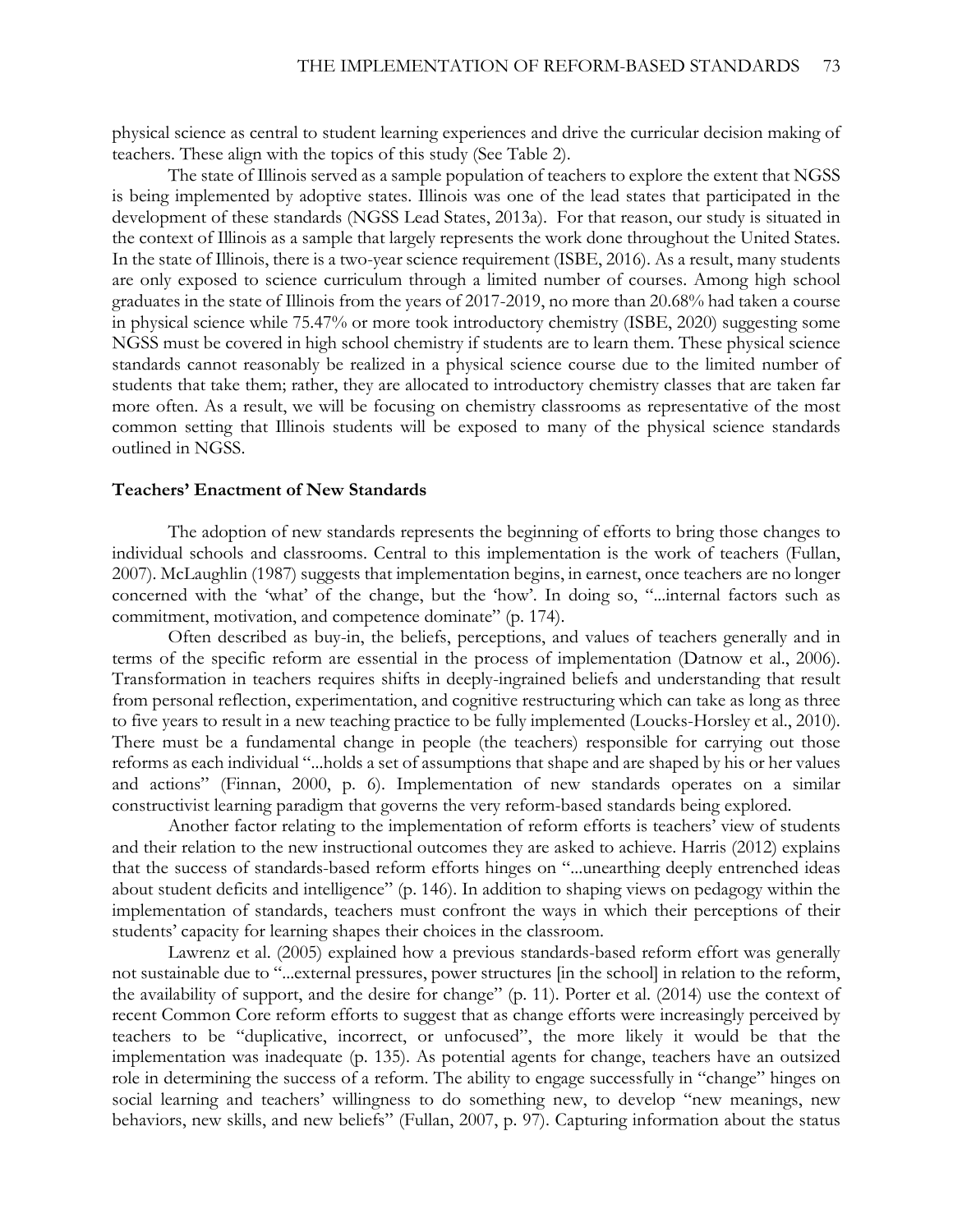of ongoing reform efforts requires insight into how teachers position themselves relative to the standards and whether their beliefs align with the goals of a reform effort. A teachers' pedagogical content knowledge (PCK) allows for insight into teachers' understanding and views relating to student learning.

### **Theoretical Framework**

The shifts that teachers make to their personal cognitive structures as a result of efforts to begin implementing new standards in their classes can be understood in terms of their PCK. Previous studies have shown links between PCK and implementation of reform teaching standards (Wongsopawiro et al., 2016; Park et al., 2010; Cohen & Yarden, 2008). Since PCK impacts teachers' implementation of reform, we are using PCK, specifically their orientation toward science teaching, as a framework to examine their curricular choices and the way they've implemented NGSS in chemistry courses in IL.

This framework has served as a useful tool since Shulman (1986) presented a view of teacher proficiency (PCK) that represents the cognitive approaches and strategies that individual teachers use to integrate both their pedagogical and content knowledges and how they influence how students learn. In this model, teachers operationalize their content knowledge and pedagogical knowledge relating to science teaching, knowledge of curriculum, student understanding, assessment, and instructional strategies (Magnusson et al., 1999). Friedrichsen et al. (2011) elaborated on the existing model of PCK to include an explanation of an individual teacher's attitudes and beliefs relating to the teaching of science, described as their orientation towards science teaching, and described it's influence on the use of pedagogical and content knowledge in practice. Their clarification of the nature of orientations within the PCK framework suggests that teachers filter their views through lenses that relate the goals or purposes of science teaching, the nature of science, and science teaching and learning as they enact their PCK.

Friedrichsen et. al (2011) describe these orientations, in part, using a similar model offered by Lotter et al. (2007) that presents orientations along a series of continua and suggest that they each play a role in shaping the specific pedagogical and content knowledge teachers utilize in specific learning contexts. A modified view of teacher orientations using both the Friedrichsen et. al (2011) and Lotter et al. (2007) models is presented in Figure 1. These orientations effectively serve as amplifiers or mediators of student outcomes (Neuman et al., 2018). Ongoing professional development provides a necessary opportunity for teachers to reflect on and challenge their orientation(s) and actions in the classroom as they work to implement new standards and transform their practice (van Driel et al., 2001).

For this paper, we are using Figure 1 to interpret the ways in which teachers' orientations to science teaching influence curricular design and, eventually, in the enacted curriculum experienced by students.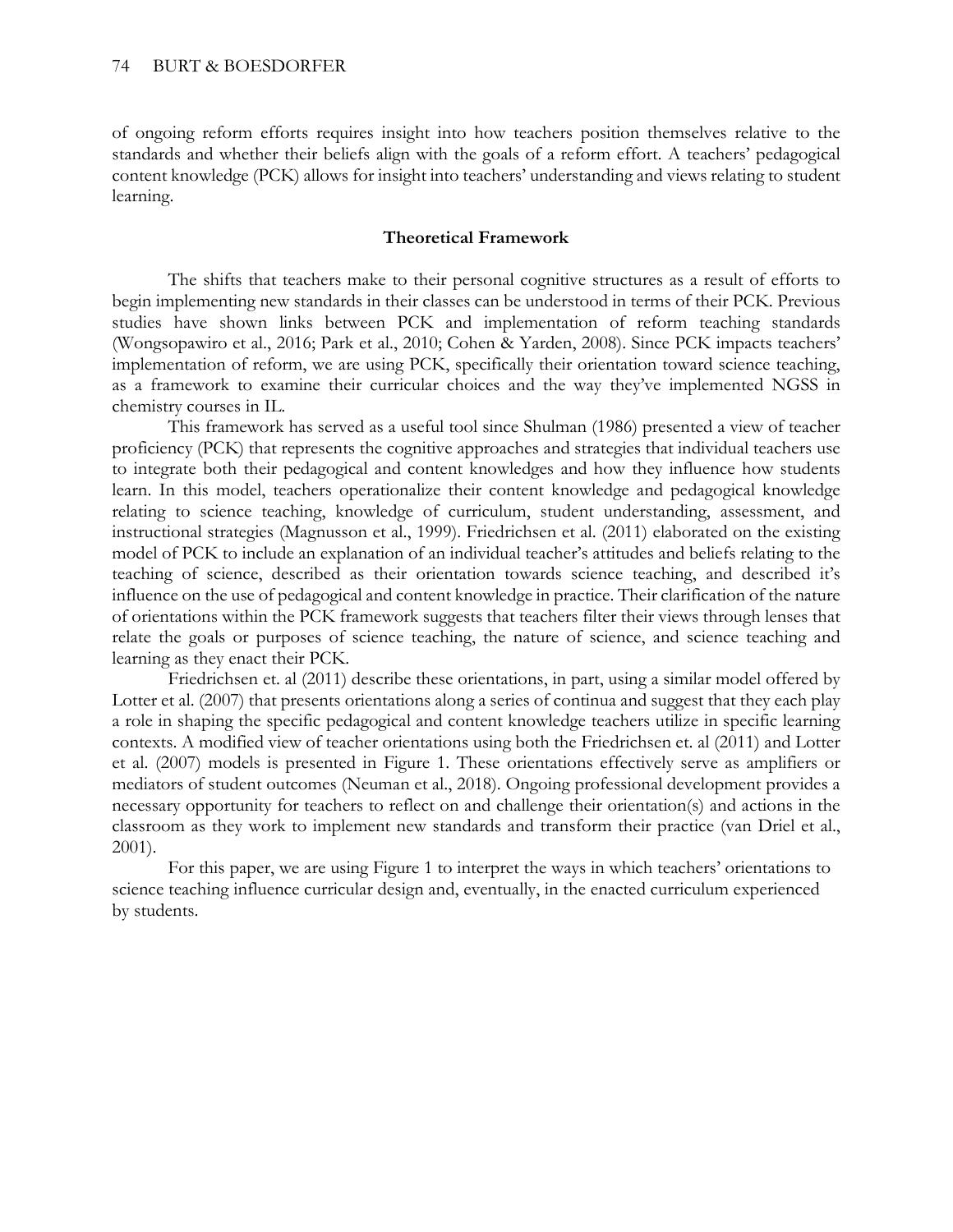### **Figure 1**

*Revised Model of Teacher Orientations in Practice*



*Note.* Adapted from Friedrichsen et al. (2011) and Lotter et al. (2007).

### **Methodology**

In order to understand the extent that topic-related curricular changes outlined by NGSS had taken place, individual chemistry teachers' reported implementations as enacted curriculum are explored using self-reported survey data. Time spent on various topics is used to understand teachers' perceived value of each topic as well as to compare the relative depth of topic coverage in their curriculum. This provides insight into the extent that a set of reform-based standards have been incorporated into everyday classroom experiences for students. Individual interviews are used to probe teachers' orientations such as the goals of teaching and learning science (chemistry) and what factors influence the time they allocate within their curriculum. Topic coverage and teachers' stated purposes for teaching and learning science and chemistry provide insight into the extent that current reform efforts (NGSS) have influenced the enacted curricula of individual science teachers within the state of Illinois in the United States.

This study was guided by the following research questions:

1. To what extent are the NGSS performance expectations (incorporating physical science disciplinary core ideas related to chemistry) integrated in Illinois chemistry classes five years after adoption?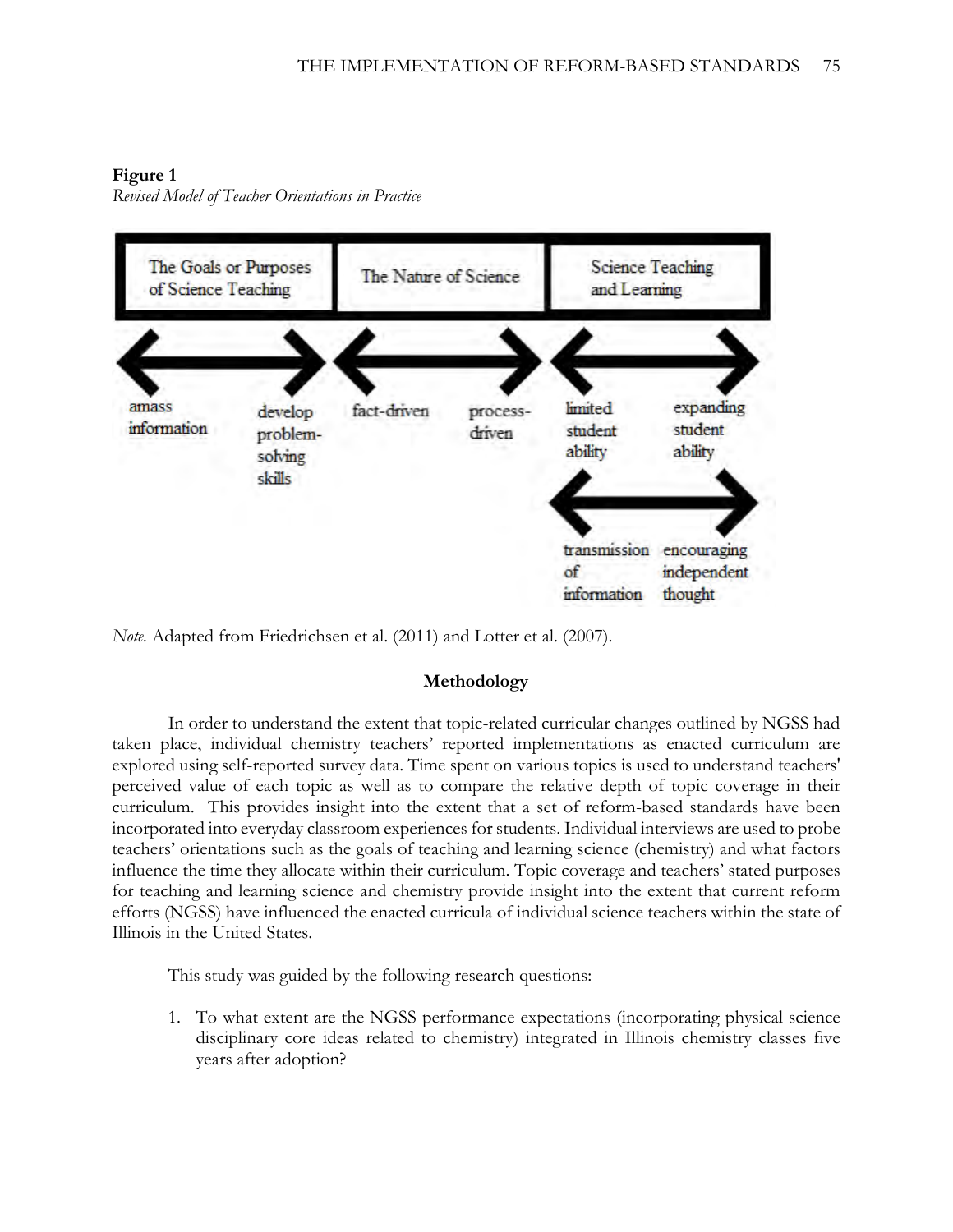2. How does a teacher's orientation to the teaching of chemistry, specifically their views of (a) the goals or purposes of chemistry (science) teaching and (b) science teaching and learning impact their curricular design choices?

We chose to use the PEs to organize the topics because the DCI's are either too general, (i.e. PS3.A: Definitions of Energy) or too specific (i.e. PS3.B: Conservation of Energy and Energy Transfer) for survey creation. By using the PEs, the traditional chemistry topics could be more clearly identified and allow for greater clarity in responses from teachers. Based on the purpose of the study, an explanatory mixed-methods design was used (Plano Clark & Creswell, 2010). With Institutional Review Board (IRB) approval, a self-reported online survey about Illinois chemistry teachers' current curricular practices five years after the statewide adoption of NGSS was administered using Qualtrics, an online survey platform. Once created, the survey was piloted by five practicing secondary chemistry teachers to obtain feedback relating to question clarity, ease of use, and survey length. Following this pilot, revisions were made, and the survey was distributed to potential participants that were reached through listservs and direct email. Survey data was collected throughout February 2019. The qualitative interview methodology allowed for the subsequent collection of data about the ways in which some teachers are similar or differ in their curriculum design and orientations to the teaching of chemistry.

#### **Survey Instrument**

The survey instrument used included demographics questions (e.g. school location, years of experience, etc.) as well as questions that explored the specific chemistry content taught and the instructional time spent on each topic within a typical school year (See Appendix A for complete survey instrument). Questions relating to content and instructional time were asked of teachers that taught introductory chemistry, honors chemistry, advanced, and/or Advanced Placement (AP) or International Baccalaureate (IB) chemistry. These topics were representative of the typical content that might constitute a portion of any potential chemistry course offered at the secondary level (Table 2 in the results has the list of topics and their alignment to the PEs). An option for "other" was offered for respondents that wished to provide additional content areas that were not specifically included in the survey instrument (See Appendix A). Using instructional time as a proxy for the level of incorporation of extent each topic in the course, participants were given the choice, as ordinal-level variables, of time spent on the topic as "0 Days", "1-2 Days", "3-6 Days", "7-10 Days", "11-15 Days", and "More than 15 Days". Responses were consolidated into "0-2 Days", "3-10 Days", and "11 Days or More" for clarity.

Questions about the extent that respondents felt their overall curricular goals were achieved, the ways in which local curricular collaboration occurs, and the changes made since the state's adoption of NGSS were also included. Additional questions asked teachers to identify chemistry topics that individual teachers most and least enjoyed as well as those that they would devote additional instructional time to if the school year were extended by several days.

#### **Semi-Structured Interview**

The qualitative interview utilized a script of approximately 12 open-ended questions in which teachers' specific orientations to the teaching of science and approach to curriculum design were explored in greater detail (See Appendix B for Interview Protocol). Questions were, in part, derived from previous research relating to teacher beliefs and orientations (Luft & Roehrig, 2007). Other questions were designed to elicit specific information about enacted curriculum in teachers' classrooms as well as any influence felt by new curricular standards.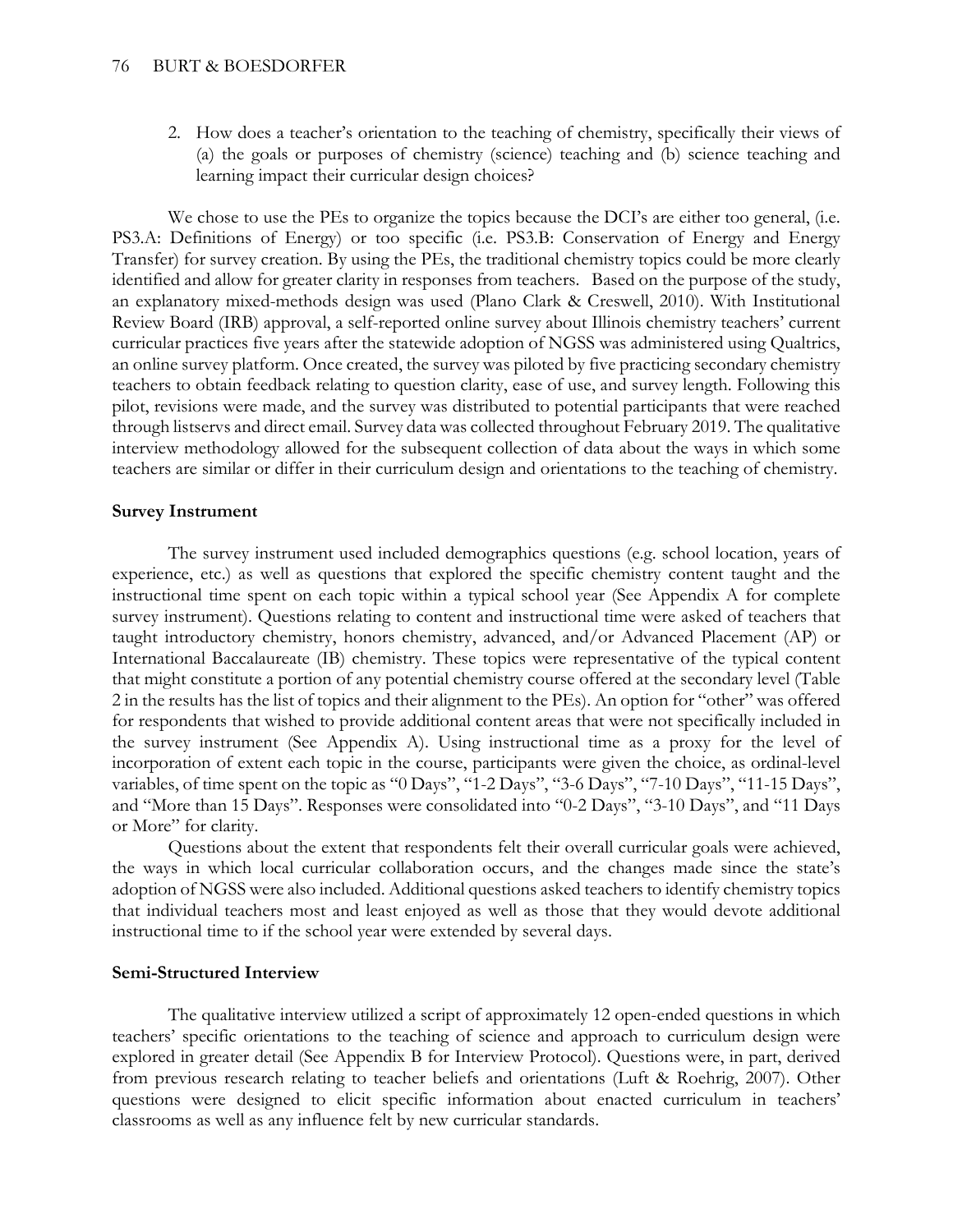#### **Participants**

The survey was distributed to Illinois chemistry teachers using state chemistry teacher organization and state science teacher email listservs, direct solicitation, and existing email contacts with encouragement to forward it to other chemistry teachers. Respondents that completed the survey were eligible to submit their email address for an opportunity to win an Amazon gift card. A total of 128 Illinois chemistry educators responded. Survey responses were completed by teachers of introductory chemistry (94.5%), advanced chemistry (19.7%), and AP/IB chemistry (24.4%). Of the respondents, 30.5% taught at schools where chemistry was required and 37.2% taught only chemistry. Respondents rated their familiarity with NGSS on a Likert-style scale with a 5 being expert-level, 59.0% of all respondents rated themselves as a 4 or 5 while only 8.6% rated themselves as a 1 or 2. Table 1 provides additional demographic information about participants' teaching experience and educational attainment.

#### **Table 1**

| Demographic                        | Value        | Frequency |
|------------------------------------|--------------|-----------|
| Setting                            | Rural        | $31.3\%$  |
| $(N=128)$                          | Suburban     | $57.0\%$  |
|                                    | Urban        | $11.7\%$  |
| Degree Type                        | Bachelor's   | $23.6\%$  |
| $(N=127)$                          | Master's     | 72.5%     |
|                                    | Doctorate    | $3.9\%$   |
| Taken Graduate Course in Chemistry | Yes          | $50.8\%$  |
| $(N=128)$                          | $\rm No$     | 49.2%     |
| Teaching Experience                | 0-3 Years    | 18.8%     |
| $(N=127)$                          | 4-10 Years   | $28.9\%$  |
|                                    | $11 +$ Years | $52.4\%$  |
| Familiarity with NGSS              | Low $(1-2)$  | 8.6%      |
| $(N=117)$                          | Moderate (3) | $32.5\%$  |
|                                    | $High (4-5)$ | 59.0%     |

*Survey Participant Demographic Information*

Interview participants were volunteers that self-identified and chose to provide their name and contact information following the completion of the survey instrument in the first phase of the study. Selection of individual teachers for interview was based on convenience sampling (Creswell, 2008). Because far more volunteers were willing to participate in the interview than was possible to interview, individual participants were selected using maximal variation sampling to ensure equal representation from rural, suburban, and urban schools as well as from early-career, mid-career, and veteran teachers as well (Plano Clark & Creswell, 2010). After receiving a completed informed consent form, interviews were completed over the telephone and digitally recorded.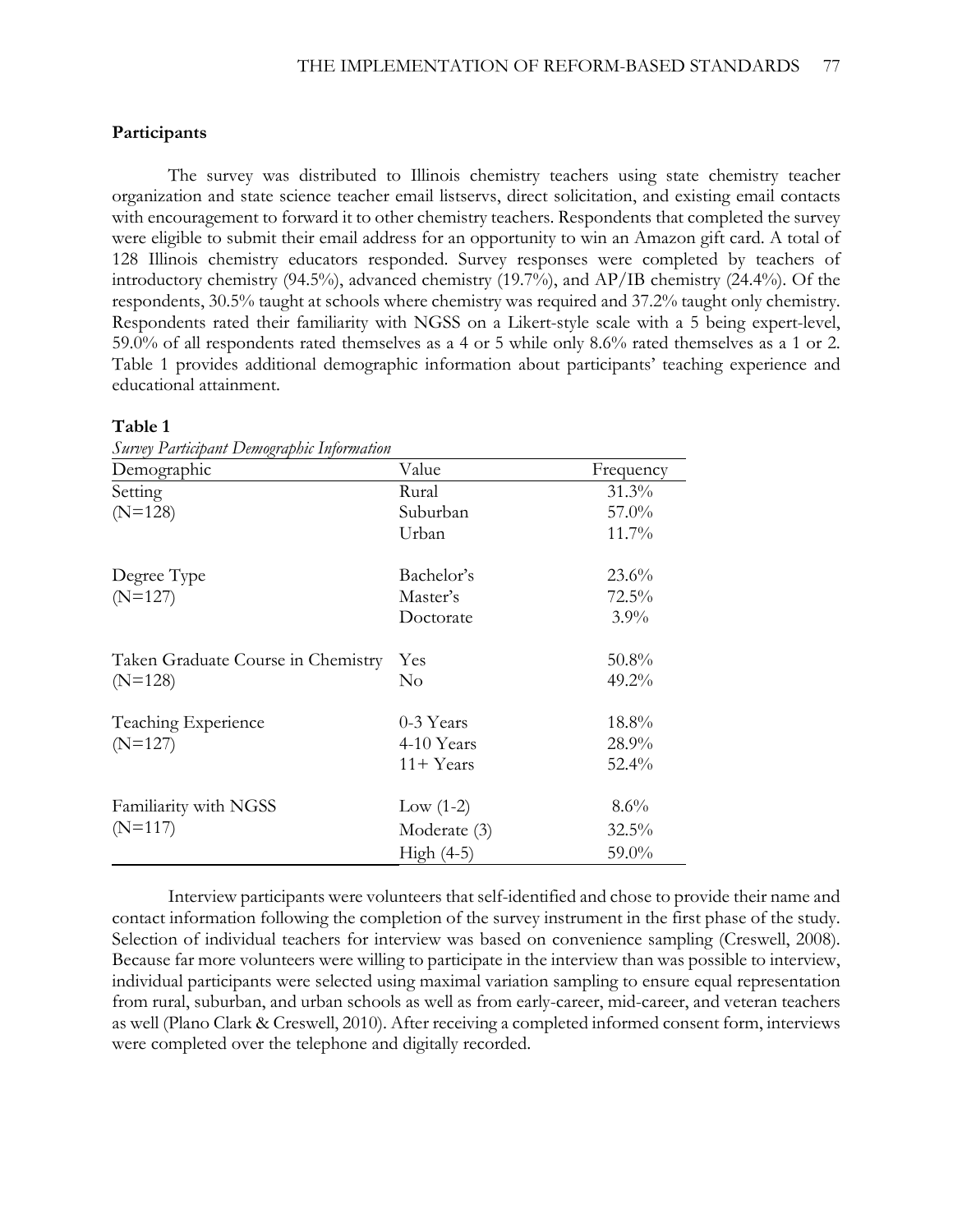#### **Data Analysis Procedures**

Survey data was analyzed using the SPSS software package. Data analysis techniques including descriptive statistics and Pearson chi square to determine if any of the findings were statistically significant at the *p* < 0.05 level or lower (Plano Clark & Creswell, 2010). Interview data recordings were transcribed verbatim and, initially analyzed using a preliminary exploratory analysis (Creswell, 2008). Identified text segments were initially coded for themes using NVivo based on relevance to each research question and their relation to teacher orientations. Initial coding themes were developed based on the patterns of responses for clusters of related code such as: goals and purposes of teaching chemistry (e.g. college preparedness or skill focus) or views of teaching and learning science (e.g. student ability, relevance of content, etc.) (Corbin & Strauss, 2015). As part of an explanatory mixedmethod design, the interview portion was used to refine and contextualize results from the survey portion of the study and further develop established themes (Plano Clark & Creswell, 2010). Reported findings and quotations are presented using pseudonymous initials in order to preserve participant anonymity.

#### **Limitations**

There are several limitations for this study which should be mentioned. It relies on selfreported data of classroom practices from Illinois chemistry teachers which cannot be guaranteed to be entirely reliable. Focus questions on the survey dealt primarily with content and, as a result, bias the responses toward DCIs over SEPs or CCCs. Interpretations about the extent of implementation of phenomena-based instruction or SEPs or CCCs would not be appropriate given the scope of this study.

#### **Results**

The study provided insight into how Illinois chemistry teachers are integrating NGSS into their introductory chemistry classes. First discussed below are survey results detailing NGSS PE coverage in introductory chemistry. Then, the teacher interview results detailing orientations to the teaching and learning of science and chemistry as well as the ways in which teachers individually (and in collaborative groups) approach curriculum design and revision are shared below.

#### **Integration of Relevant NGSS PEs in Introductory Chemistry**

Teachers were asked to reflect on the amount of time (in days) spent on specific content (DCI, aligned to each PE) taught in the introductory chemistry course(s) they were responsible for. Not all PEs were covered in the same amount of class time (See Table 2). NGSS-related topics such as bond energy, kinetics, equilibrium, and nuclear chemistry all tended to receive two or fewer days of attention in the chemistry classrooms of teachers surveyed. Other topics found in NGSS, such as stoichiometry, appeared to be addressed much more extensively as 64.5% of teachers reported dedicating 11 days or more of class time to it. Topics not explicitly included in the standards such as atomic structure, nomenclature, and predicting/classifying chemical reactions were reported to receive more class time as well. For example, 44.4% of classrooms spent 11 days or more teaching nomenclature, which would rank higher than any of the NGSS-aligned topics except for only chemical bonding and stoichiometry.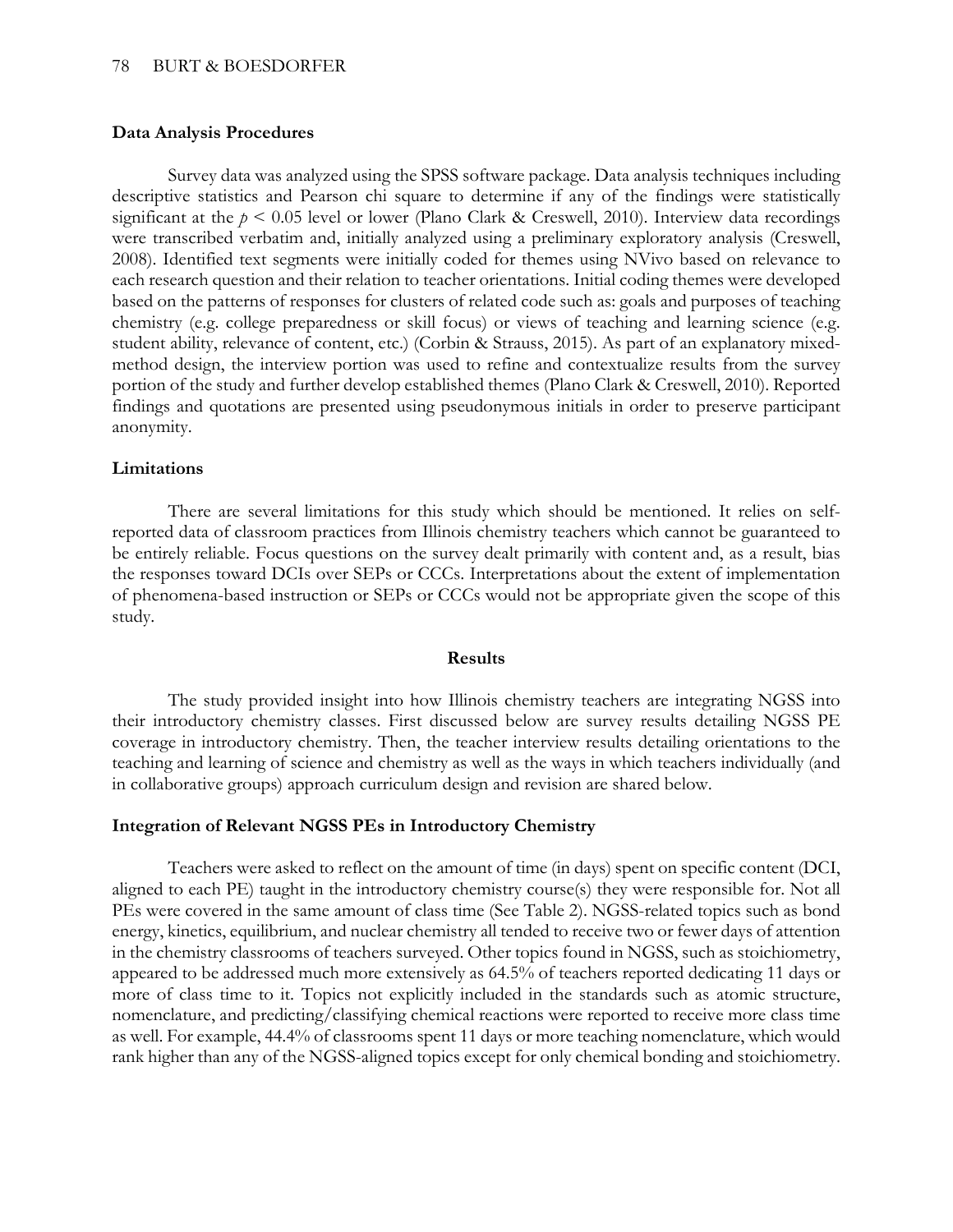|                                    | Time Spent on Topics in Introductory Chemistry      |          |             |                 |
|------------------------------------|-----------------------------------------------------|----------|-------------|-----------------|
| NGSS Performance Topic Name        |                                                     | 0-2 Days | $3-10$ Days | 11 Days or More |
| Expectations (PEs)                 |                                                     |          |             |                 |
| <b>HS-PS1-1</b><br><b>HS-PS1-2</b> | Periodic Trends                                     | $12.2\%$ | 63.3%       | 24.5%           |
| <b>HS-PS1-2</b>                    | Chemical Bonding                                    | 2.2%     | 48.9%       | 48.9%           |
| <b>HS-PS1-3</b>                    | <b>Intermolecular Forces</b>                        | 44.9%    | 50.6%       | 4.5%            |
| HS-PS1-4                           | <b>Bond Energy</b>                                  | 67.4%    | 28.1%       | 4.5%            |
| $HS-PS1-5$                         | Kinetics                                            | 72.7%    | 25.0%       | 2.3%            |
| HS-PS1-6                           | Equilibrium Chemistry                               | 58.6%    | 37.9%       | $3.4\%$         |
| <b>HS-PS1-7</b>                    | Stoichiometry                                       | 4.4%     | 31.1%       | 64.5%           |
| <b>HS-PS1-8</b>                    | Nuclear Chemistry                                   | 55.6%    | 33.0%       | 11.3%           |
| <b>HS-PS2-6</b><br>$HS$ -LS1-6     | Organic Chemistry                                   | 84.1%    | 14.8%       | $1.1\%$         |
| HS-PS3-4                           | Calorimetry                                         | 44.4%    | $40.0\%$    | 15.5%           |
| N/A                                | Acids & Bases                                       | 37.8%    | 51.1%       | $11.1\%$        |
|                                    | Atomic Structure                                    | $1.1\%$  | 46.6%       | 52.2%           |
|                                    | Gas Laws                                            | 33.3%    | 36.6%       | 29.0%           |
|                                    | Nomenclature                                        | 6.7%     | 48.9%       | 44.4%           |
|                                    | Predicting Products of<br><b>Chemical Reactions</b> | 5.5%     | 55.5%       | 38.9%           |

#### **Table 2**

*Note.* N/A means that the topic is not directly applicable to an NGSS PE.

In more than 40% of the teachers' introductory chemistry classrooms, eight of the identified physical science PEs that align with typical chemistry content (out of 11) were given two or fewer days of class time while many were reported to be not covered at all. For example, bond energy and kinetics were each covered for two days or less in more than 67.4% of introductory chemistry classes surveyed.

Survey respondents were also asked to rank their three most and three least favorite subjects to teach in their introductory chemistry course as well as what topic they would spend additional time on if the school year were extended by a few days (See Table 3). Stoichiometry, gas laws, and predicting/classifying products of chemical reactions were reported to be among the most enjoyed by respondents, receiving a vote from no fewer than 35.0% of respondents, each. At the same time, bond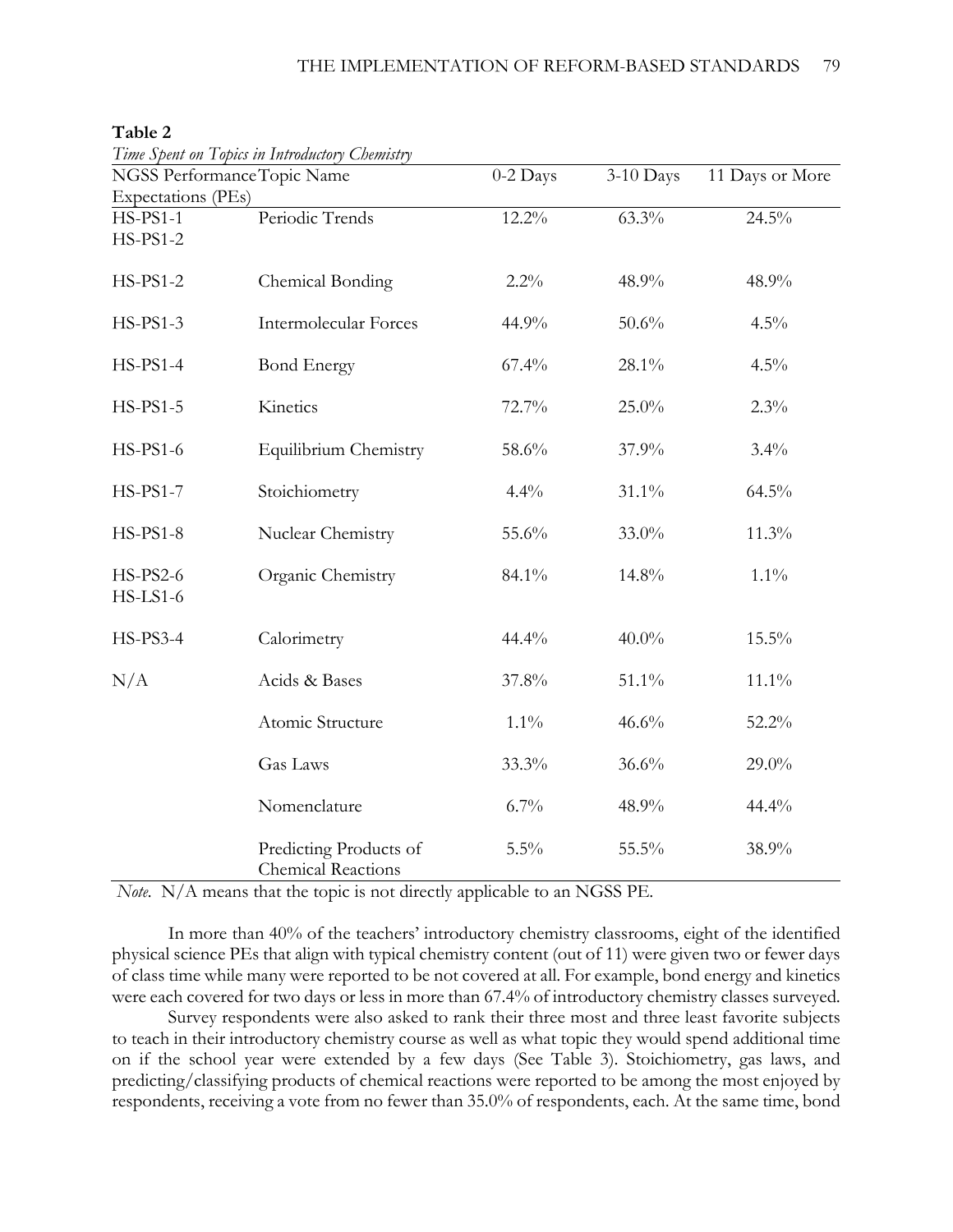energy (a topic included in NGSS) was the most consistently disliked of all topics with 41.6% of respondents indicating their it was among their least favorite topics.

| <b>NGSS</b>                        | Topic Name                                          | Most Enjoyed | Least Enjoyed | Would Spend            |
|------------------------------------|-----------------------------------------------------|--------------|---------------|------------------------|
| Performance                        |                                                     | Topics       | Topics        | <b>Additional Time</b> |
| Expectations                       |                                                     | (Top 3)      | (Top 3)       | (if available)         |
| (PEs)                              |                                                     |              |               |                        |
| <b>HS-PS1-1</b>                    | Periodic Trends                                     | 12.8%        | 23.0%         | 0.8%                   |
| <b>HS-PS1-2</b>                    |                                                     |              |               |                        |
| <b>HS-PS1-2</b>                    | Chemical Bonding                                    | $15.4\%$     | 4.4%          | 4.2%                   |
| <b>HS-PS1-3</b>                    | Intermolecular Forces                               | 12.8%        | 18.6%         | 7.6%                   |
| <b>HS-PS1-4</b>                    | <b>Bond Energy</b>                                  | 25.8%        | 41.6%         | 20.2%                  |
| <b>HS-PS1-5</b>                    | Kinetics                                            | 9.4%         | 14.2%         | 9.3%                   |
| HS-PS1-6                           | Equilibrium Chemistry                               | 17.9%        | 18.6%         | $22.0\%$               |
| <b>HS-PS1-7</b>                    | Stoichiometry                                       | 48.7%        | 11.5%         | 9.3%                   |
| <b>HS-PS1-8</b>                    | Nuclear Chemistry                                   | 18.8%        | 18.6%         | 17.8%                  |
| <b>HS-PS2-6</b><br><b>HS-LS1-6</b> | Organic Chemistry                                   | 3.4%         | 13.3%         | $22.0\%$               |
| <b>HS-PS3-4</b>                    | Calorimetry                                         | $11.1\%$     | 14.2%         | 9.3%                   |
| N/A                                | Acids & Bases                                       | 24.8%        | 9.7%          | 35.6%                  |
|                                    | Atomic Structure                                    | 8.5%         | 15.0%         | 0.8%                   |
|                                    | Gas Laws                                            | 35.0%        | 3.5%          | 17.8%                  |
|                                    | Nomenclature                                        | 12.0%        | 23.0%         | $0.0\%$                |
|                                    | Predicting Products of<br><b>Chemical Reactions</b> | 35.9%        | $7.1\%$       | 0.8%                   |

Table  $3$ 

*Attitude Toward Topics in Introductory Chemistry*

*Note.* N/A means that the topic is not directly applicable to an NGSS PE.

Responses for time spent on each topic in introductory chemistry were compared using Pearson chi square analysis for differences between school setting, teacher level of education, years of teaching, advanced coursework in chemistry, and level of chemistry taught (See Appendix C for complete statistics). Few relationships between the variables were shown to be statistically significant ( $p < 0.05$ ). Significant relationships were found between time spent on bond energy and setting ( $X^2_{(2)}$ )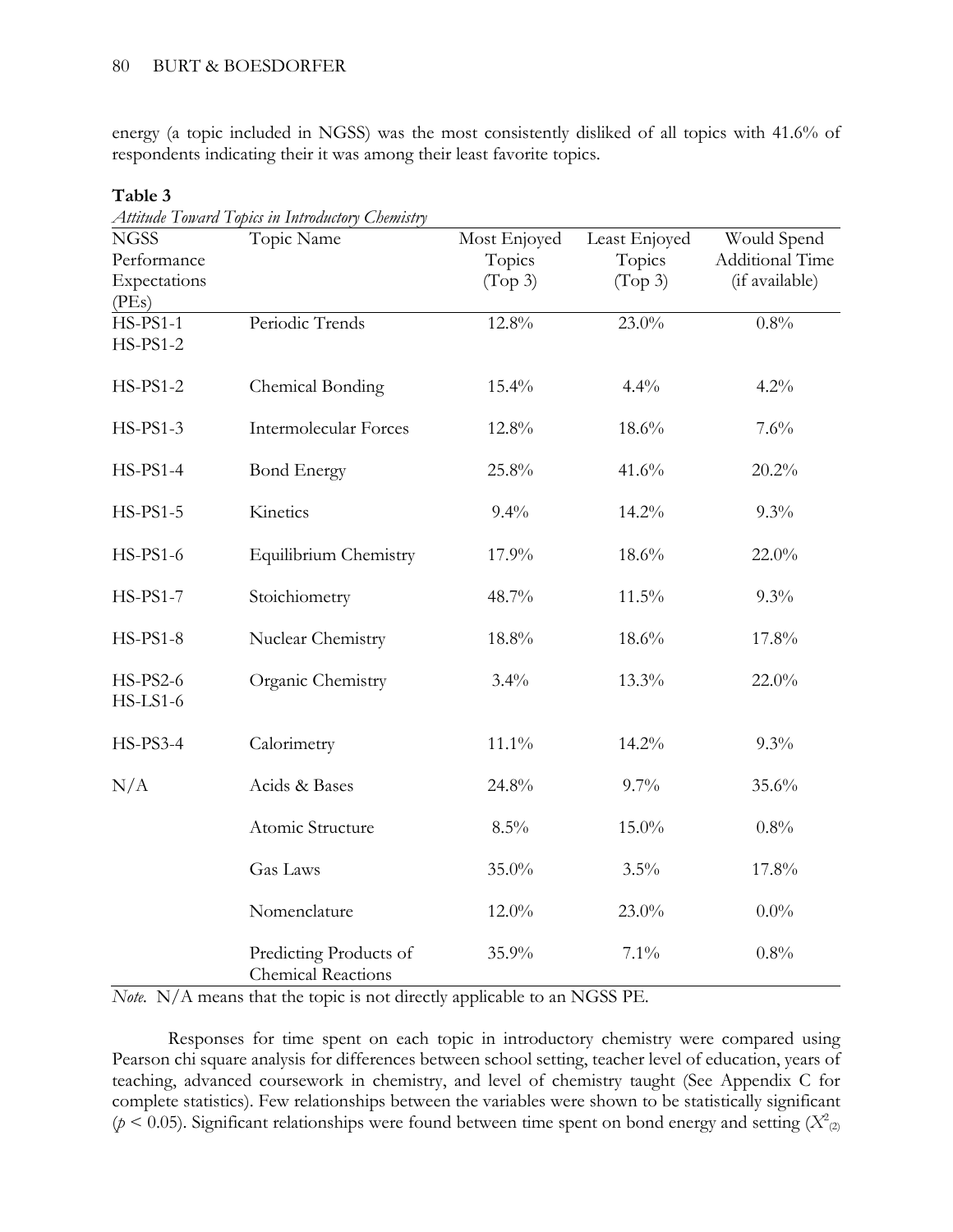$= 10.197$ ,  $p = .037$ ), time spent on gas laws and having taken a graduate course in chemistry ( $X^2_{(1)} =$ 6.497,  $p = .039$ ), time spent on intermolecular forces and also teaching AP/IB chemistry ( $X^2_{(1)}$  = 6.207,  $p = .045$ ), and time spent on organic chemistry and setting ( $X^2_{(2)} = 12.051$ ,  $p = .017$ ). No significant relationships were found between time spent on a given topic and any other variables tested. Because only four of the test statistics were significant out of the 105 tests run in the crosstabulation, it would be reasonable to assume that any significant results were not practically significant.

### **Table 4**

*Partial List of Codes, Definitions, Sample Responses, and Frequencies for Answers to: What significant changes, if any, have been made in your school's chemistry curriculum as a result of the state's adoption of the Next Generation Science Standards (NGSS)?*

| Code                      | Definition                                                                                                           | Sample Response                                                                                                                                                                                                                                                                                       | Frequency |
|---------------------------|----------------------------------------------------------------------------------------------------------------------|-------------------------------------------------------------------------------------------------------------------------------------------------------------------------------------------------------------------------------------------------------------------------------------------------------|-----------|
|                           |                                                                                                                      | <b>State of Chemistry Curriculum</b>                                                                                                                                                                                                                                                                  |           |
| Changes Made              | Curricular changes have been<br>made to account for the<br>expectations of NGSS                                      | "We have cut down on ALOT of content and really focus on<br>students 'doing' sciencerather than knowing about science"<br>"We redesigned our Periodic Table unit to be fully 3D<br>learning"                                                                                                          | 73.1%     |
| Changes in<br>Development | Curriculum is still being changed<br>to meet the demands of NGSS                                                     | "Currently working on revising the science curriculum"<br>"Our district is currently doing a science curriculum review to<br>align to NGSS"                                                                                                                                                           | 7.7%      |
| No Changes Made           | Curriculum has not undergone<br>significant change following the<br>adoption of NGSS                                 | "Nonecurriculum leaders have no intention of actually<br>changing the curriculum"<br>"Have had to fight to maintain the integrity of [existing]<br>chemistry curriculum"                                                                                                                              | $19.2\%$  |
|                           |                                                                                                                      | Types of Curricular Changes Made: Content                                                                                                                                                                                                                                                             |           |
| <b>Added Content</b>      | Curriculum was modified to add<br>content that had not been part of<br>the curriculum prior to NGSS                  | "We also added topics like nuclear chemistry and reactions<br>rates"<br>"Some topics, like kinetics and equilibrium, are introduced<br>earlier than before (intro chem vs. AP)"                                                                                                                       | 14.1%     |
| <b>Removed Content</b>    | Curriculum was modified to<br>remove content that had<br>previously been part of the<br>curriculum prior to NGSS     | "Eliminating concepts such as sig figs, electron<br>configuration"<br>"I have ditched some of the units of tradition"                                                                                                                                                                                 | 21.8%     |
| Emphasized<br>Phenomena   | Curriculum was modified to be<br>guided by an observable event for<br>each unit of instruction                       | "Using phenomena to drive the curriculum"<br>"most units are driven by a real-world application and<br>examples from every day life are used when possible"                                                                                                                                           | 3.9%      |
| Using Other<br>Curricula  | Curriculum created elsewhere was<br>used as the basis for school<br>curriculum                                       | "We use the chemistry modeling curriculum from AMTA"<br>'T switched to the Chemistry Modeling curriculum 5 years<br>$ago$ "                                                                                                                                                                           | 5.1%      |
|                           |                                                                                                                      | Types of Curricular Changes: Emphasis                                                                                                                                                                                                                                                                 |           |
| Prioritizing Skills       | Curriculum has changed to allow<br>for more opportunities for student<br>to develop skills beyond content            | "Science and engineering practices and crosscutting concepts<br>are more of a focus"<br>"More emphasis on skills and reasoning/justification"                                                                                                                                                         | 32.1%     |
| Student Centered          | Curriculum has changed to allow<br>students more control of their<br>learning and rely less on direct<br>instruction | "Adapted to more collaborative and discussion moving away<br>from lecture-based classroom dynamics"<br>"I have designed more opportunities for students to present,<br>collaborate, and communicate their findings in class"<br>" make the class more student-centered and less teacher-<br>centered" | $9.0\%$   |
|                           |                                                                                                                      | Types of Curricular Changes: Assessment                                                                                                                                                                                                                                                               |           |
| Assessment                | Changes have modified the way(s)<br>that students are able to submit<br>evidence of their learning                   | "More3D assessments"<br>"[Changed] expectations of what students should be<br>'producing' to demonstrate mastery of a standard"                                                                                                                                                                       | 3.9%      |

*Note.* Frequency percentages calculated from N= 78 total responses.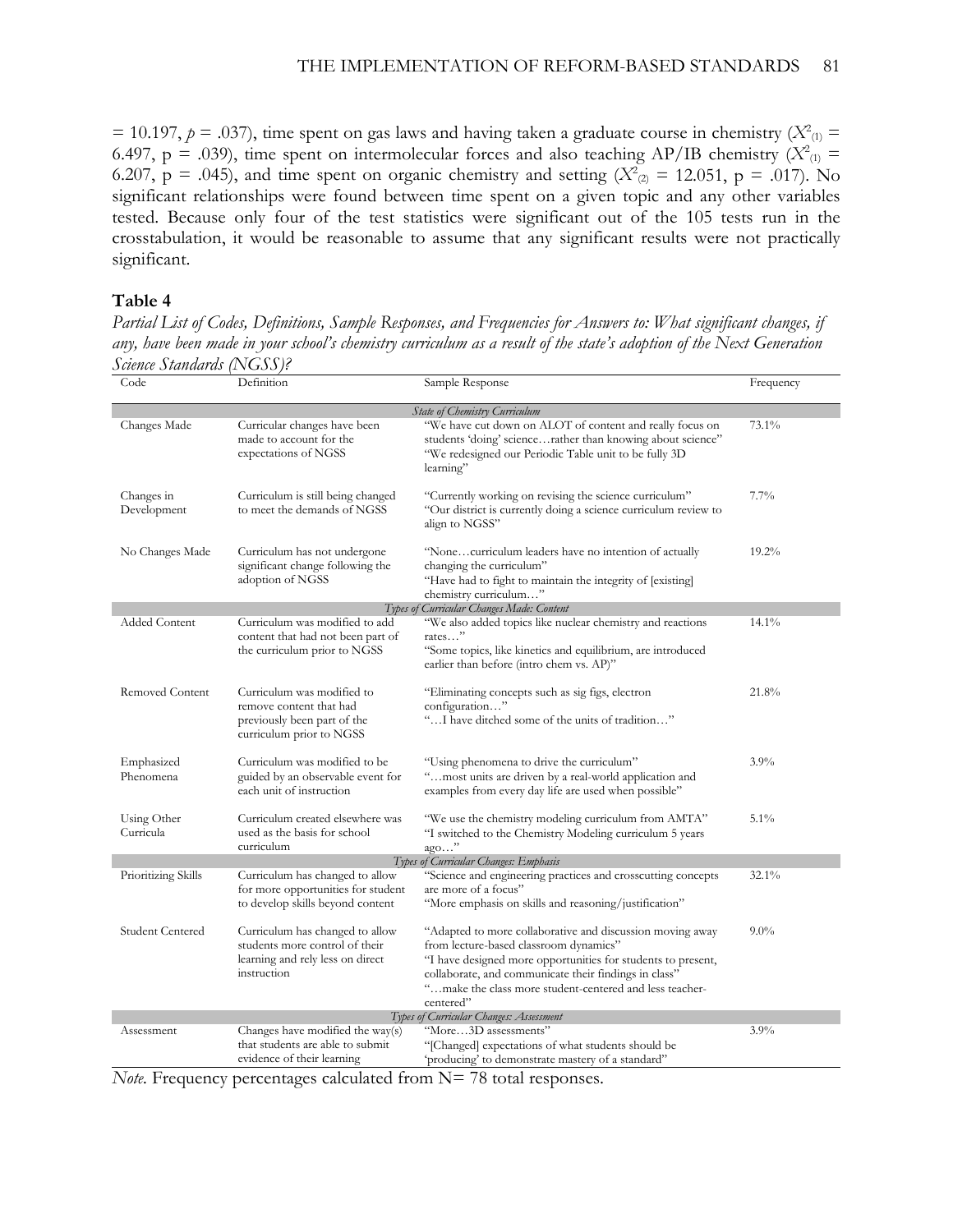Teachers were asked to share any changes they've made to their curriculum as they've begun implementing NGSS in their classes. Table 4 shows a list of all the codes, definitions, sample responses, and frequencies for responses to a survey question asking teachers to report any significant changes (if any) that their chemistry curriculum has undergone since adoption of NGSS. 80.8% of all responses (N=78) reported that their curriculum had undergone some degree of change—or that changes were ongoing while 19.2% indicated that their curriculum had not changed as a result of NGSS. An example response of those that said their curriculum had not changed:

*We have had to fight to maintain the integrity of chemistry curriculum in spite of the misguided attempt to enforce the minimum standards outlined in NGSS for Chemistry! We shouldn't gut a great curriculum just because concepts are not given enough depth in NGSS.* 

Content was added to curriculum in 14.1% of responses while content had been reportedly removed in 21.8%. Skills such as critical thinking using SEPs and CCCs were reported to receive greater emphasis in the curriculum of 32.1% of responses.

### **Goals and Purposes for Teaching Chemistry: Impact on Curricular Design**

Table 5 provides a list of all the codes, definitions, and sample responses from the interview analysis. Interviewees (N=9) were asked about the purpose for teaching or learning chemistry (a part of their orientation, see Figure 1) and codes emerged in which respondents viewed introductory chemistry as either preparation for future chemistry coursework (primarily at the collegiate level) or as an opportunity to develop generalizable critical thinking skills.

### **Table 5**

| Goals and Purposes for Teaching Chemistry |                                                                                                                                        |                                                                                                                                                                                                                                                                           |  |  |  |
|-------------------------------------------|----------------------------------------------------------------------------------------------------------------------------------------|---------------------------------------------------------------------------------------------------------------------------------------------------------------------------------------------------------------------------------------------------------------------------|--|--|--|
| College Preparation                       | Exposure to large amounts of<br>information and content typically<br>associated with an introductory<br>undergraduate chemistry course | "I try to get them enough information and I pound it on them"<br>"If you have a college chemistry class these are some things that<br>you will feel more supported when you get to that content<br>because you have seen it before"                                       |  |  |  |
| Skill Development                         | Development of a personal skillset<br>or ability to think critically and apply<br>science reasoning to larger problems<br>or contexts  | "to make a well-informed personmaking informed choices"<br>" experimenting, trying things, fixing, evaluating"<br>"to really get the kidsprepared for jobs that aren't around<br>right now"                                                                               |  |  |  |
|                                           |                                                                                                                                        | Views of Teaching and Learning Science                                                                                                                                                                                                                                    |  |  |  |
| Student Ability                           | Innate characteristics of students or<br>groups of students that drive<br>instructional decisions                                      | "the kids that don't get it are never going to get it"<br>"We should be teaching to the higher-level student, not tailoring<br>everything to the lower-level student"                                                                                                     |  |  |  |
| Relevance of Content                      | Individual teacher enjoyment of<br>topics of view of its role within a<br>coherently designed chemistry class                          | "I'm going to teach it because it's a standard part of a chemistry<br>course anyway and I don't care what NGSS calls it, I'm just<br>going to do it"<br>"I'm not going to go full fling into something that leaves out<br>major ideas that are essential for any chemist" |  |  |  |
| Perception of<br>Standards                | Personal philosophy or<br>interpretations of the extent that<br>NGSS should be used in curricular<br>design                            | "I'm quite content if my 10 <sup>th</sup> graders have the kind of<br>understanding that NGSS is listing as a 7 <sup>th</sup> grade concept"<br>"I've been picking and choosing NGSS standards that fit my<br>lesson"                                                     |  |  |  |

*Partial List of Codes, Definitions, and Sample Responses from Interviews* Code Definition Sample Response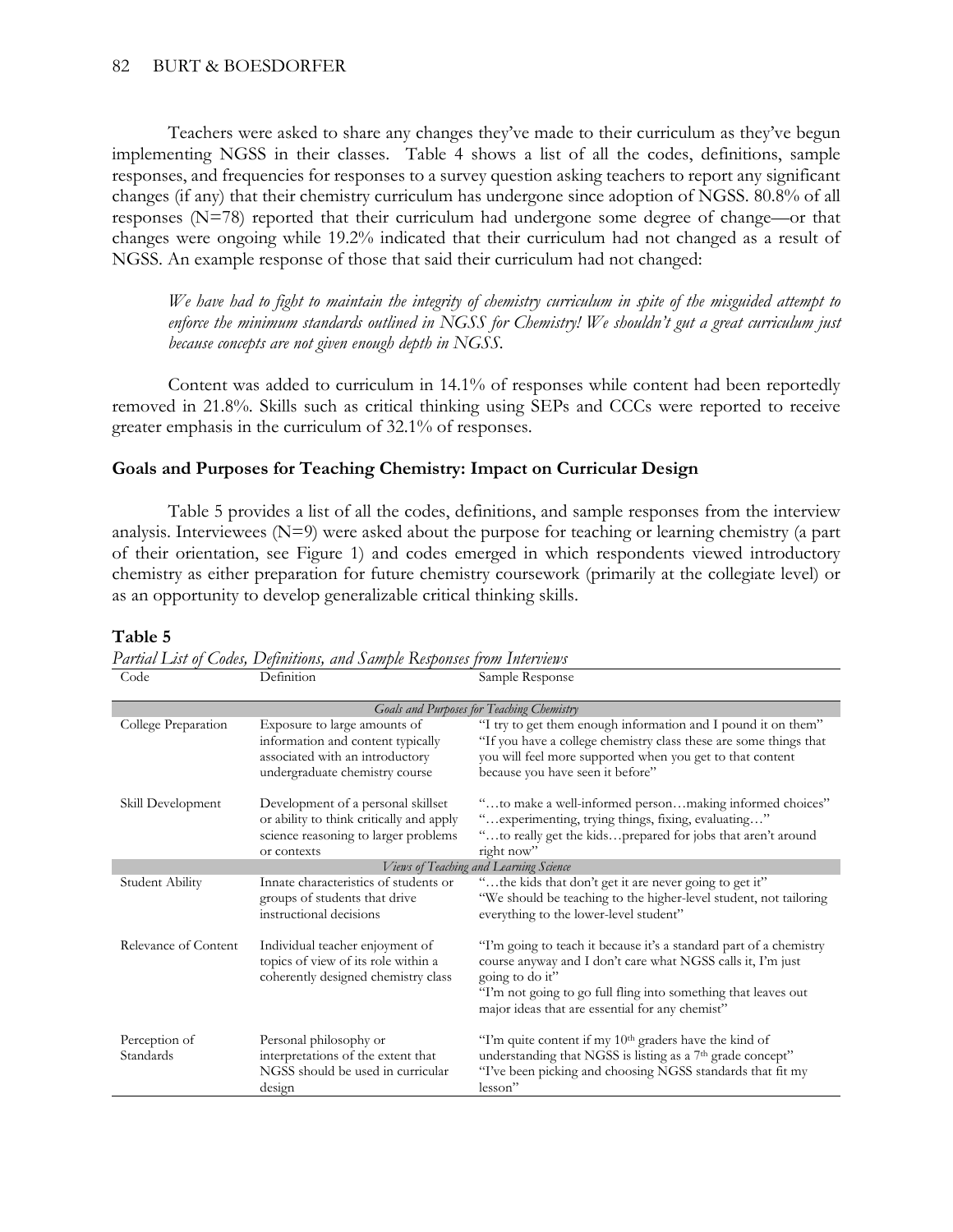For six of the nine interviewees, the primary purpose of taking a chemistry course was to prepare for a future chemistry course at the collegiate level. For example, MD explained:

*I don't focus a lot on the theory too much, on the background of why. I just focus on the task that we need to complete so that when they leave my classroom, they should be able to go to college and enter a chem 101 class and feel comfortable.*

For the remaining three of the nine interviewees, the purpose of taking a chemistry course fell in line with a need to prepare for a lifetime of employment and/or the development of generalizable skills (See Table 5). Personal decision making and problem solving were cited as the larger goal behind learning chemistry at the secondary level. For example:

*Maybe 10 years from now or 10 days from now they won't remember exactly what we did in class but the skills of them learning those ideas of being able to look at data and critically analyze it and figure out something that they do not necessarily see with their naked eyes is a very important skill. (JE)*

As another example:

*I think the purpose of science education is to get students thinking critically about the world around them and doing that through a scientific lens. So being able to analyze data and creating meaning from it...not just in the classroom but also big picture so that they're developing these skills so when they go out into the world and they have these graphs and charts and data sets to analyze they can think critically about what those numbers mean and they have skills to interpret the information. (HP)*

Using scientific reasoning and developing the ability to apply critical thinking to a problem were clear priorities for each of the three teachers that appeared to prioritize development of science process skills in their respective chemistry classes.

#### **Views of Teaching and Learning Science: Impact on Curricular Design**

Another part of orientations includes teacher views about the best ways that teachers teach and students learn science. As interviewees  $(N=9)$  were asked about their understanding of their role as a teacher, their students' roles as learners, and how students best learn science, codes relating to student ability, relevance of content, and perception of standards emerged (See Table 5).

Three of the interview participants specifically suggested that their perception of their students' capacity for learning chemistry content played a role in determining the depth and breadth of the curriculum as well as their instructional approach. For example, TJ explained that "...the kids that don't get it are never going to get it". A different teacher, MD, described their frustration with having students that they viewed as "pretty low overall" and explained that they don't view many of their students as being capable of what the teacher viewed as "higher-level" work because they felt that they had to "hold [a student's] hand constantly". Similarly, RS wondered:

*As high schoolers, do you want to do a worksheet you can do or do you want to think? There's always the worksheet that they can do. They just want to answer their questions, get the A, and go. That's not true to all of them, but you notice those more when you are on a phenomena focus because those kids are like 'WHAT WHY?!' so these are things I think are way more fun the way that we're doing.*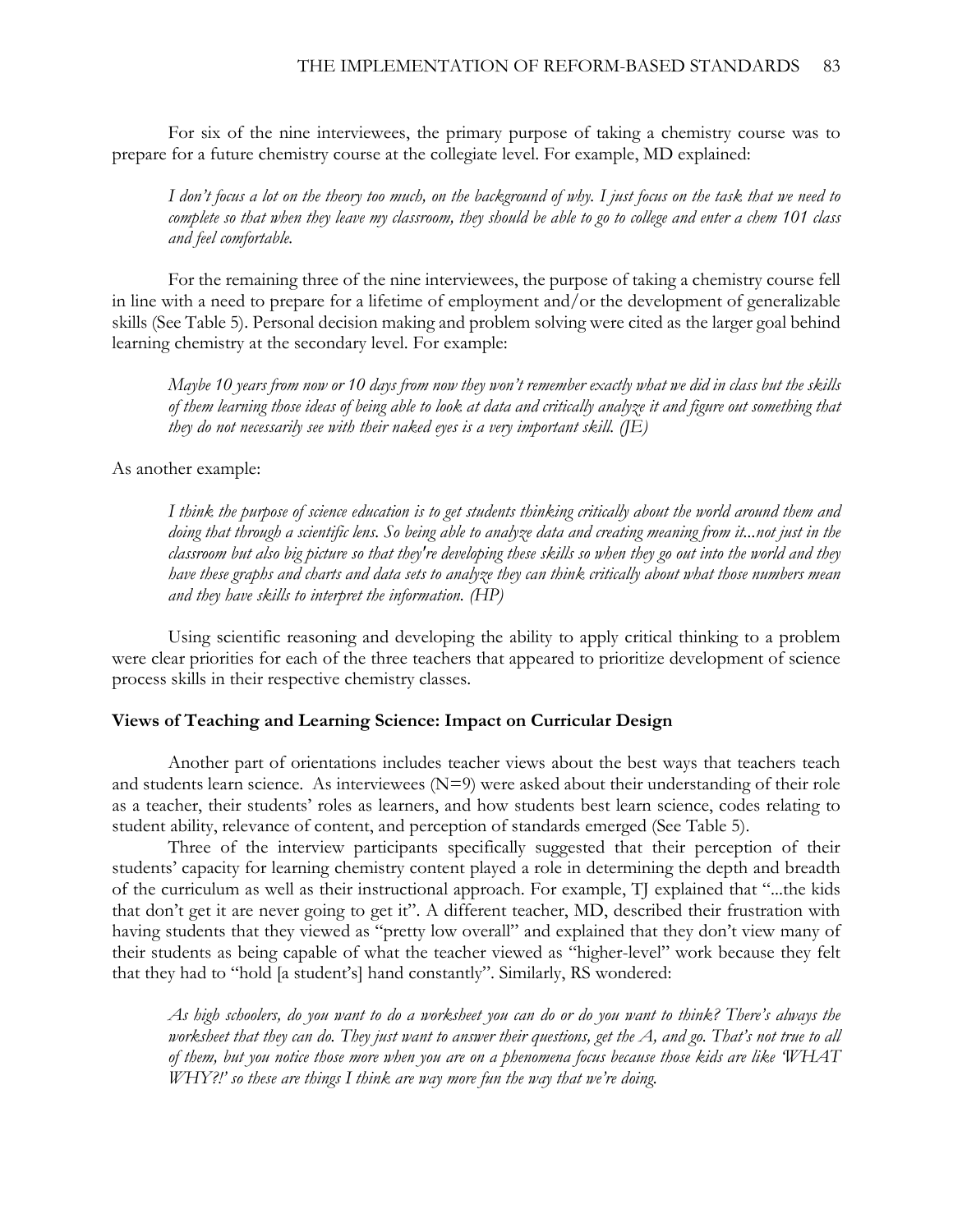Interviewees overwhelmingly cited the relevance of content that they felt constituted a chemistry course as the basis for their enacted curriculum. Five teachers cited essential ideas and concepts that existed prior to the development of NGSS as the basis for a chemistry class of any type. For example, LR wondered:

*How do you have a chemistry curriculum with standards that don't mention the word moles...I mean that doesn't make sense, so there's every chemistry teacher I know whenever I talk to them about this, what they are doing to sort of, take the best of NGSS and incorporate that into their classroom, but they are not going to give up the things that they know in their heart are good chemistry concepts, but just don't happen to be represented in NGSS, you know?*

Of those, three specifically explained that several specific performance expectations (PEs) and disciplinary core ideas (DCIs), such as equilibrium or kinetics, were not included in their curriculum because those PEs or DCIs didn't align with their view of what a chemistry course ought to be.

Six of the participants, including all five from the preceding paragraph, referenced their personal interest or desire to teach certain topics over others as a significant reason for spending a given amount of time on a specific topic. GP gave an example of this by explaining that "I really like stoichiometry because I like the numbers. I like being able to do the calculations and stuff like that". Another example involved making sure that their students are engaging in ideas that have practical relevance to students' lives beyond academics. LR explained:

*I've started to focus...on climate because I just don't think, as a science teacher, I can't just teach my class and*  call it a day anymore—and that's a radical shift for me. I used to just bounce all around the map with stuff *that I did in those segments of my teaching, but I just feel like as a society, we science teachers that owe it to the*  rest of society to kind of impress upon the new generations that like 'No! This is the most urgent thing on the *planet!' and we need to be thinking about it more.*

Among the ways that participants described topics of interest, four specifically cited their own personal philosophies or their own interpretations of the standards as a justification for their approach to what topics should be included in their curriculum following the state's adoption of new standards in 2014. Two examples of this are:

*This textbook just goes to the basics and that's really all I incorporated. I never did nuclear prior to when NGSS came up because there's a big stipulation on there on nuclear on doing half-life and things like that so that's when I incorporated it. (MD)*

*There's things that maybe I spend time on that I shouldn't according to NGSS. I spent some time on significant figures...something that I feel like is important and then I know that kids in my introductory chemistry have not been exposed to significant figures so I feel like it's important in lab and to measurement to be able to do stuff like that. So that is stuff that I spend time on that maybe I shouldn't according to NGSS but I feel like I don't get through all the material that I want to in chem 1. (GP)*

#### **Discussion**

Evidence from this study suggests that the process of implementing NGSS in chemistry classes across the state of Illinois remains a work in progress. Even though they claimed strong knowledge of NGSS, teachers' self-reported survey responses suggest that many topics mandated by NGSS such as bond energy, equilibrium chemistry, kinetics, nuclear chemistry, and organic chemistry are not being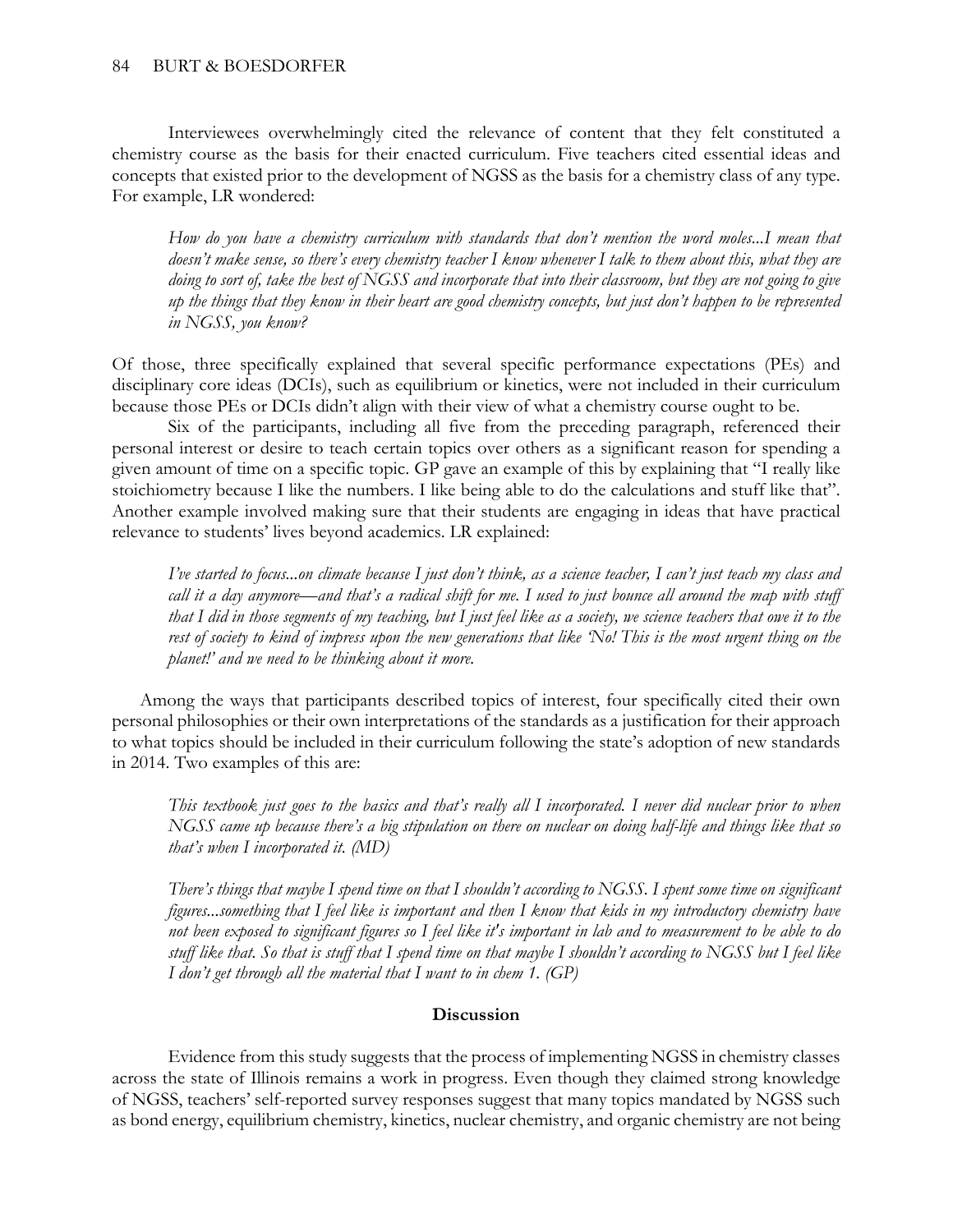integrated into teachers' enacted curricula (Table 2). Similarly, topics such as nomenclature and predicting products of chemical reactions are covered far more extensively despite their lack of explicit inclusion in the state standards. The only topic covered explicitly in NGSS that received comparable attention is stoichiometry; more than 60% of introductory chemistry classrooms report spending 11 or more days covering this topic. Three of the PEs (bond energy, equilibrium chemistry, and organic chemistry) that ranked among the least in time spent in introductory chemistry classrooms were selected as topics that teachers would consider allocating additional class time toward if the school year were unexpectedly extended by several days. This indicates that many teachers may be aware that they may not be adequately covering some of these topics and view themselves as having to make choices in coverage.

Responses were consistent between different subgroups (school setting, teacher level of education, years of experience, etc.) as evidenced by the lack of statistically significant differences in responses. This suggests that it is likely representative of the PE coverage in the variety of chemistry classroom environments throughout the state of Illinois. These results mirror those of a similar study done with Iowa teachers prior to the adoption of NGSS (Boesdorfer & Staude, 2016). Evidence suggests that many teachers have made or are continuing to make changes to their curricula as a response to new standards (Table 4). Despite that, it seems that the adoption of new standards alone has not caused a substantial shift in topics covered in introductory chemistry courses across the state. An Illinois teacher, JE, in an interview response may been hyperbolizing a bit when explaining that "if anybody says they are doing NGSS in the classroom...I don't think they are", but that sentiment may not be as far from reality as it might seem. As with past reform efforts (Datnow et al., 2006; Finnan, 2000; Fullan, 2007; McLaughlin, 1987), these results suggest that the enacted curricula of individual teachers are influenced by more factors (such as orientations) than just the existence of state standards.

Based on interview responses, six out of nine participants believe that goals for teaching and learning science—and chemistry in particular—emphasizes the preparation of students for rigorous study in college. Using Figure 1, the purpose of teaching or learning science can be viewed along a continuum from amassing information to developing problem-solving skills (critical thinking). Twothirds of participants positioned themselves closer to the amassing information end of the continuum despite the fact that research suggests that amassing information is not the most appropriate way to prepare students for collegiate-level work and is less important than science reasoning (Cracolice & Busby, 2015; Lawrie et al., 2019). This is reinforced by studies (Tai et al., 2005; Tai, et al., 2006) that show that a student's high school chemistry experience has an impact on their success at the collegiate level, but that the secondary chemistry teachers' view of what is important for success do not match those of university professors that teach introductory chemistry (ACT, 2009, 2012, 2016).

These orientations towards science teaching seem to be impacting the decisions of teachers more than the standards, themselves. This is problematic for introductory classes taken by most high school students and includes those that intend to pursue collegiate study as well as those who don't. According to the Illinois State Boarded of Education (2019), 26% of all high school graduates in Illinois do not plan to enroll in postsecondary education. For non-college bound students, these introductory classes may not be as welcoming, or the covered concepts perceived to be inherently for other students. This gap in perception suggests a need to fundamentally question the collective wisdom of the canon of knowledge that appears to drive chemistry instruction in high schools. Additionally, there appears to be a need for more clear communication between secondary and postsecondary chemistry teachers.

Attempts to understand the extent that NGSS has been implemented in chemistry classes across the state of Illinois must be understood in context of the curriculum enacted in classrooms. In response to the questions about the various considerations used to revise or design their chemistry curricula, teachers appear to be influenced by their individual orientations in context of their views of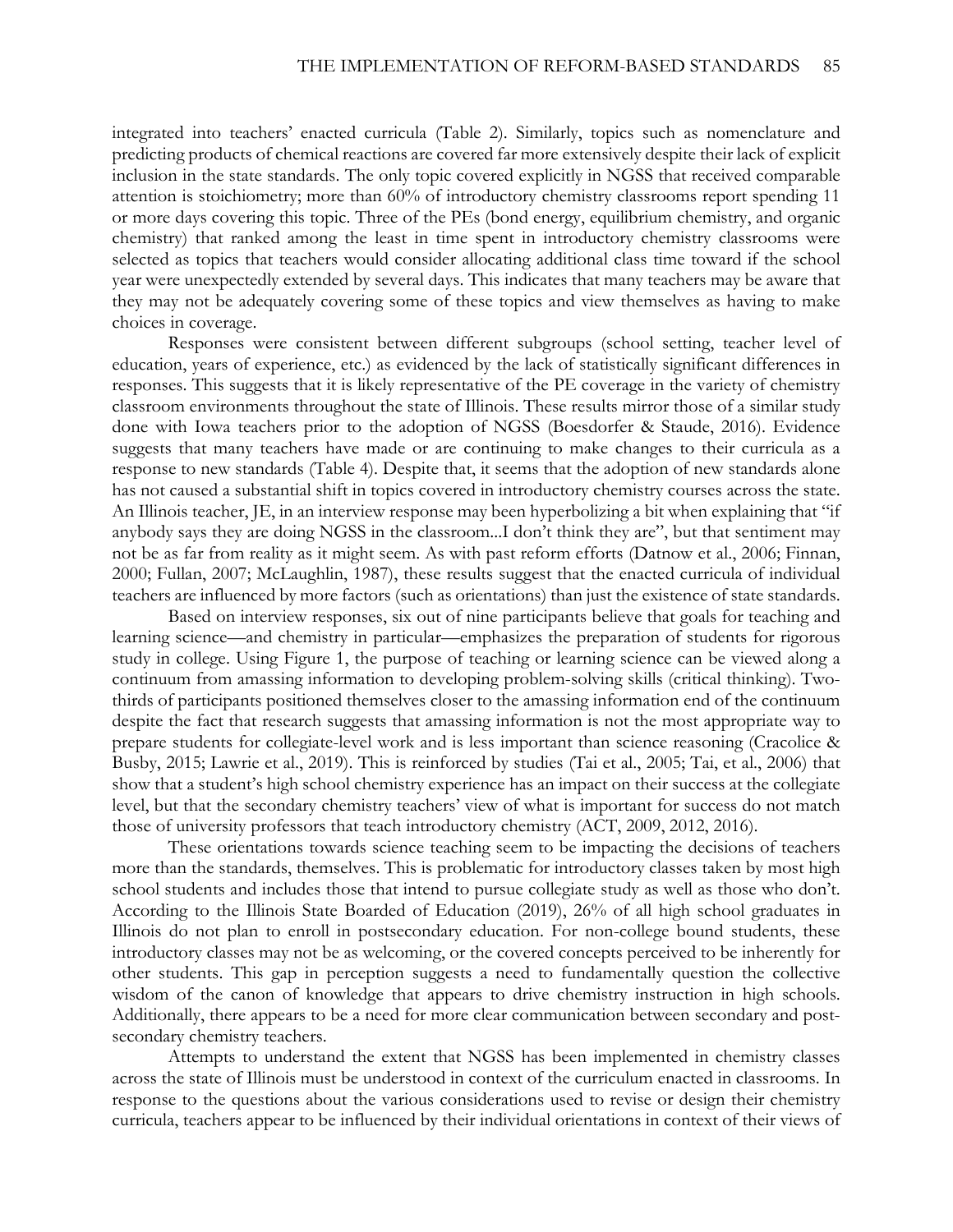teaching and learning in science. Teacher views about the best ways to teach and learn in science classes can be viewed through a lens of student ability (limited ability vs. capacity for expanding ability) and what constitutes learning (information is transmitted vs. independently constructed) (See Figure 1). Interview responses from three participants indicated a tension between both views of student capacity in curriculum design (See Table 5). One teacher argued that students they identified as "higher-level" are the more appropriate target for instruction than those they describe as "lower-level". Rather than tailor instructional sequences to be accessible to all students, it seems that some teachers may solve the problem presented by certain concepts in NGSS that require what they believe to demand a higher cognitive load by simply avoiding those concepts altogether.

Five of the nine interview participants specifically described their view that it was important to transmit a certain body of information to students, often described using "Chemistry" as a proper noun to describe the material they believed to be essential for students. Others described a willingness to deemphasize topics that fall within the traditional introductory chemistry canon (such as nomenclature) in effort to better align with the expectations of NGSS. This reinforces the idea that the implementation of NGSS is incomplete and mediated, at least in part, by a canonical body of chemistry knowledge. This is referenced repeatedly by interviewees who believe that NGSS is deficient in some ways because they feel that it "leaves out major ideas" or that teachers feel they need to simply "pick and choose" what standards fit their existing lessons. These results mirror that of previous scholarship on individual teachers' orientations to the teaching and learning of secondary chemistry (Deters, 2003) and science, generally (Friedrichsen et al., 2011).

The results of this study suggest further discussion and professional dialogue must take place in order to help teachers transform their science teaching orientations (goals of teaching and learning science, nature of science, and science teaching and learning). Questioning the purpose of an introductory science course like chemistry is an essential step—are these courses simply an opportunity to learn science through a chemistry-centric lens or do they offer an opportunity to preview some of the content frequently taught in introductory science courses at the collegiate level? In today's educational landscape, it appears more critical than ever to be able to offer a compelling reason for what students are asked to learn. Practitioner journals, professional conferences, and regional professional learning committees could be ideal opportunities to work with colleagues to challenge each other's underlying assumptions and presumptions that may or may not serve our students' best interests.

#### **Conclusion**

The evidence presented in this study shows that the enacted curriculum of Illinois introductory chemistry teachers does not align well with the goals (PEs) of NGSS. Much of the chemistry content outlined in NGSS appears to be underemphasized in comparison to other topics that fall outside of those standards. As a result, students may be leaving their high school science classrooms without sufficient opportunities to develop understanding of core ideas and achieve the related goals in the standards. Evidence from this study suggests that the enacted curriculum, which is not aligned with NGSS, appears to be driven more by individual teachers' orientations to and views of teaching and learning of chemistry than by the state standards alone. These orientations have a mediating influence on teacher decision making, which seems to be reinforced through the widespread view that the goals of introductory chemistry require the preparation of high school students for postsecondary chemistry coursework. These findings mirror those of previous studies of the implementation of reform-based standards (Roehrig & Kruse, 2005; Roehrig et al., 2007; Lowe & Appleton, 2014; Veal, et al., 2015). It appears that views about the purpose of teaching and learning science as well as the existence of a canon of chemistry knowledge continue to exert a profound influence on the ways in which secondary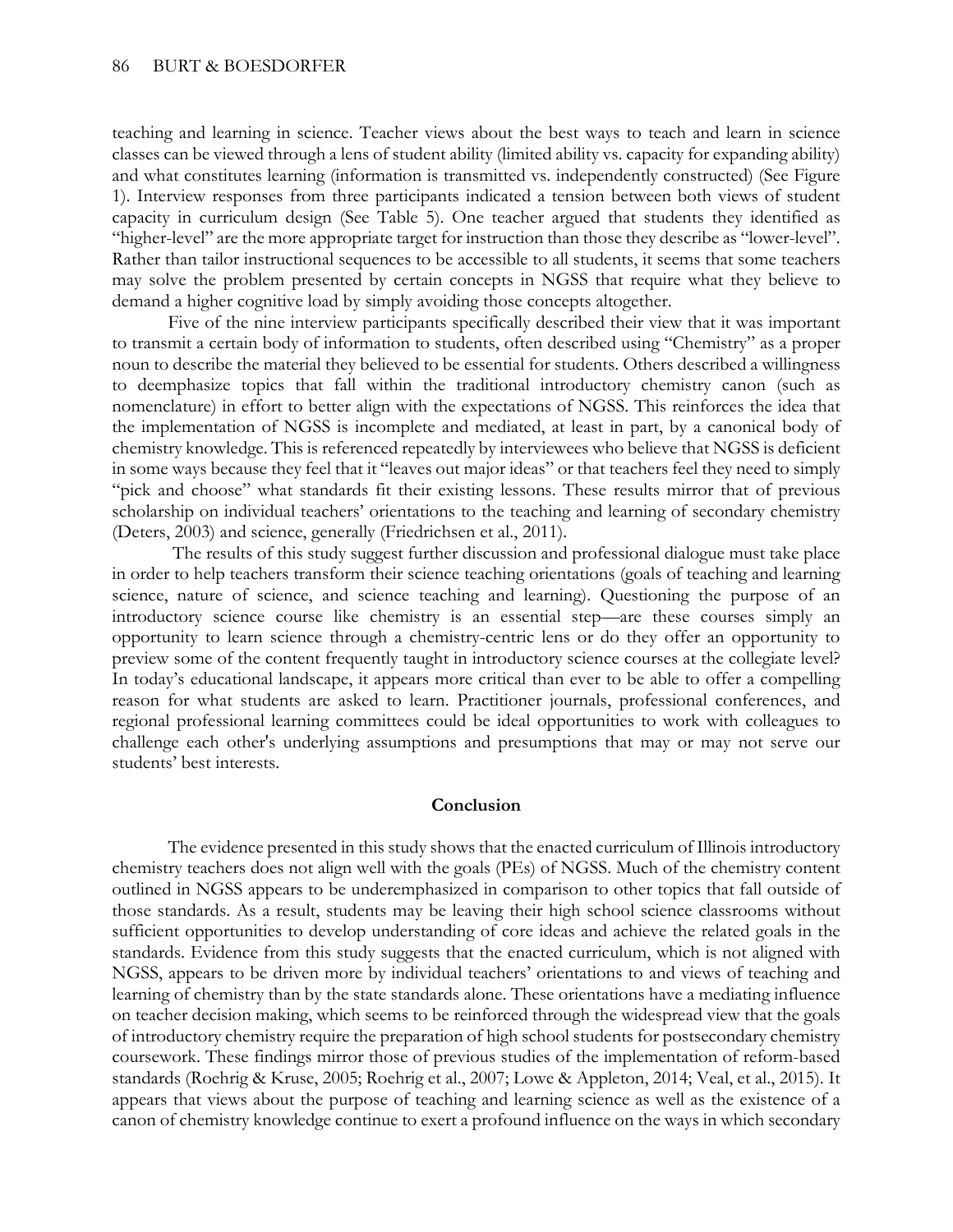teachers shape their curriculum. While the implementation of reform-based standards has clearly not failed in Illinois, full implementation requires the focus of ongoing professional development to help shift teachers' orientations and engage in critical discourse and collaboration amongst professional communities already eager to help students succeed.

*The authors received no financial support for the research, authorship, and/or publication of this manuscript.*

**Michael B. Burt** (mbburt *(a*) is a doctoral candidate at Illinois State University and a science teacher at Normal Community West high School in Normal, IL. His current research interests relate to the curriculum development and design decisions of secondary science teachers, particularly in chemistry classrooms.

**Sarah B. Boesdorfer** [\(sbboesd@ilstu.edu\)](mailto:sbboesd@ilstu.edu) is an Assistant Professor of Chemistry Education at Illinois State University. Her research interests include chemistry and science teacher learning and development and how it impacts their practice. She teaches both preservice and inservice teachers.

#### **References**

- ACT. (2009). *ACT national curriculum survey 2009*. Iowa City, IA.
- ACT. (2012). *ACT national curriculum survey 2012: Science*. Iowa City, IA.
- ACT. (2016). *ACT national curriculum survey 2016*. Iowa City, IA.
- American Chemical Society (ACS). (2018). *ACS guidelines and recommendations: For teaching middle and high school chemistry*. Washington, DC: The American Chemical Society.
- Banilower, E. (2019). Understanding the big picture for science teacher education: The 2018 NSSME+. *Journal of Science Teacher Education*, 30(3), 201–208.
- Boesdorfer, S. B., & Staude, K. D. (2016). Teachers' practices in high school chemistry just prior to the adoption of the Next Generation Science Standards. *School Science and Mathematics, 116*(8), 442-458.
- Cohen, R., & Yarden, A. (2008). Experienced junior-high-school teachers' PCK in light of a curriculum change: "The cell is to be studied longitudinally." *Research in Science Education, 39*(1), 131–155.
- Corbin, J. M., & Strauss, A. L. (2015). *Basics of qualitative research: Techniques and procedures for developing grounded theory*. Los Angeles, CA: SAGE.
- Cracolice, M. S., & Busby, B. D. (2015). Preparation for college general chemistry: More than just a matter of content knowledge acquisition. *Journal of Chemical Education, 92*(11), 1790-1797.
- Creswell, J. W. (2008). *Educational research: Planning, conducting, and evaluating quantitative and qualitative research*. Upper Saddle River, NJ, NJ: Pearson/Merrill Prentice Hall.
- Datnow, A., Lasky, S., Stringfield, S., & Teddlie, C. (2006). *Integrating educational systems for successful reform in diverse contexts.* New York: Cambridge University Press.
- Deters, K. M. (2003). What should we teach in high school chemistry? *Journal of Chemical Education, 80*(10), 1153.
- Finnan, C. (2000). Implementing school reform models: Why is it so hard for some schools and easy for others? (ERIC Document Reproduction Service No. ED446356). Available at: <http://eric.ed.gov/?id=ED446356>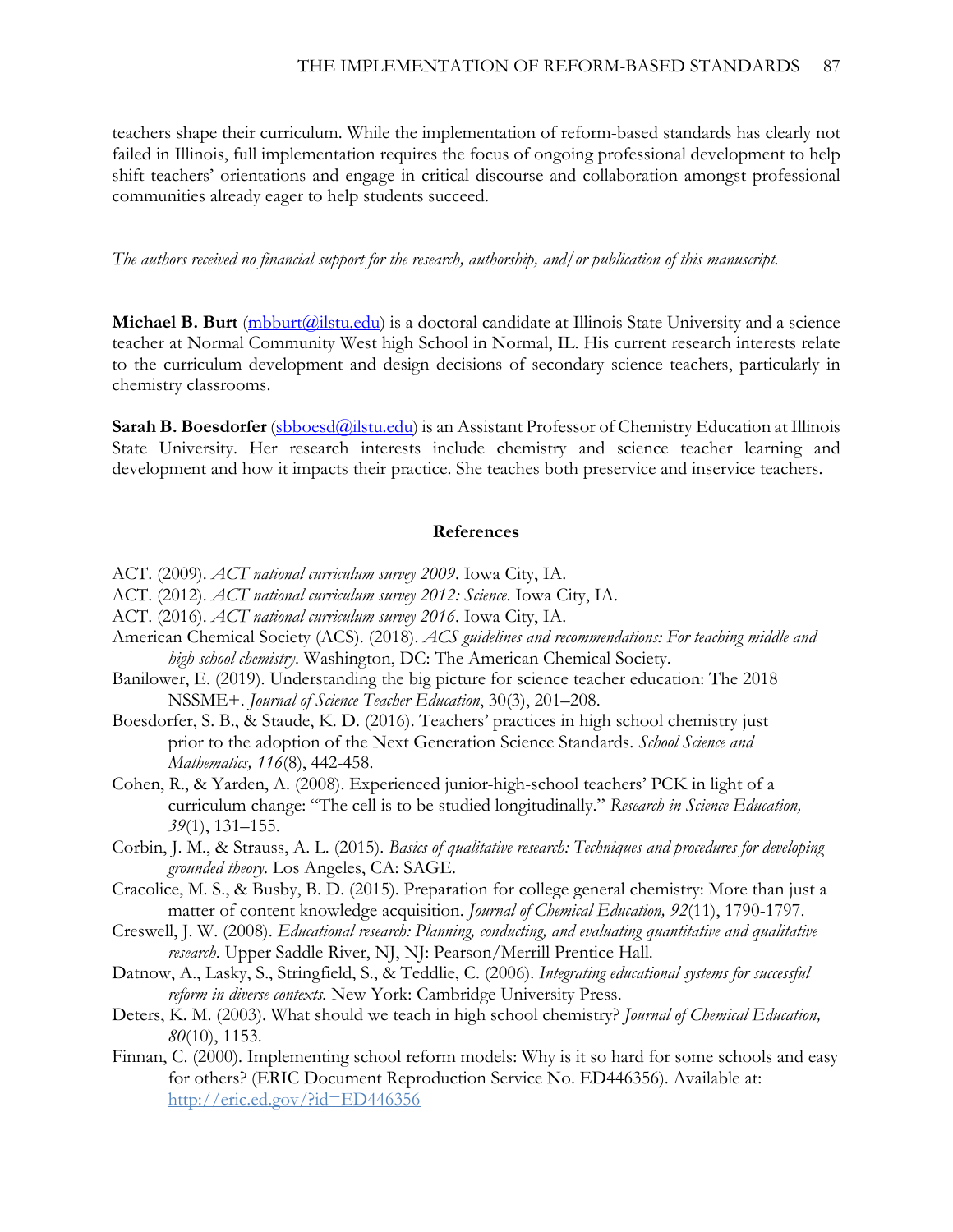- Friedrichsen, P., van Driel, J. H., & Abell, S. K. (2011). Taking a closer look at science teaching orientations. *Science Education, 95*(2), 358-376.
- Fullan, M. (2007). *The new meaning of educational change*. London: Routledge.
- Harris, D. M. (2012). Varying teacher expectations and standards. *Education and Urban Society, 44*(2), 128–150.
- Illinois State Board of Education (ISBE). (2016). *State graduation requirements*. Retrieved from [https://www.isbe.net/Documents/grad\\_require.pdf](https://www.isbe.net/Documents/grad_require.pdf)
- Illinois State Board of Education (ISBE). (2019). *Illinois report card, 2018-2019: Postsecondary enrollment*. Retrieved from [https://www.illinoisreportcard.com/state.aspx?source=trends&source2=postsecondaryenro](https://www.illinoisreportcard.com/state.aspx?source=trends&source2=postsecondaryenrollment&Stateid=IL) [llment&Stateid=IL](https://www.illinoisreportcard.com/state.aspx?source=trends&source2=postsecondaryenrollment&Stateid=IL)
- Illinois State Board of Education (ISBE). (2020). *Science enrollment data, 2017-2019 [Data file].*
- Lawrenz, F., Huffman, D., & Lavoie, B. (2005). Implementing and sustaining standards-based curricular reform. *NASSP Bulletin, 89(643), 2–16.*
- Lawrie, G. A., Schultz, M., & Wright, A. H. (2017). Insights and teacher perceptions regarding students' conceptions as they enter tertiary chemistry studies: A comparative study. *International Journal of Science and Mathematics Education, 17*(1), 43-65.
- Levin, B. (2010). Governments and education reform: Some lessons from the last 50 years. *Journal of Education Policy, 25*(6), 739–747.
- Lotter, C., Harwood, W. S., & Bonner, J. J. (2007). The influence of core teaching conceptions on teachers' use of inquiry teaching practices. Journal of Research in Science Teaching, 44(9), 1318–1347.
- Loucks-Horsley, S., Stiles, K. E., Mundry, S., Love, N., & Hewson, P. W. (2010). *Designing professional development for teachers of science and mathematics*. Thousand Oaks, CA: Corwin Press.
- Lowe, B., & Appleton, K. (2014). Surviving the implementation of a new science curriculum. *Research in Science Education, 45(6)*, 841–866.
- Luft, J. A., & Roehrig, G. H. (2007). Capturing science teachers' epistemological beliefs: The development of the teacher beliefs interview. *Electronic Journal of Science Education,* 11, 38-63.
- Magnusson, S., Krajcik, J. S., & Borko, H. (1999). Secondary teachers' knowledge and beliefs about subject matter and their impact on instruction. *In J. Gess-Newsome & N.G. Lederman (Eds.)*, *Examining pedagogical content knowledge* (pp. 95-132). Dordrecht: Kluwer.
- McLaughlin, M. W. (1987). Learning from experience: Lessons from policy implementation. *Educational Evaluation and Policy Analysis, 9*(2), 171.
- National Research Council (NRC). (2012). *A framework for K–12 science education: Practices, crosscutting concepts, and core ideas*. Washington, DC: National Academies Press.
- National Science Teaching Association (NSTA). (n.d.). *About the next generation science standards*. Retrieved from<https://ngss.nsta.org/About.aspx>
- Neumann, K., Kind, V., & Harms, U. (2018). Probing the amalgam: The relationship between science teachers' content, pedagogical and pedagogical content knowledge. *International Journal of Science Education, 41*(7), 847-861.
- NGSS Lead States. (2013a). *Next Generation Science Standards: For states, by state*s. Washington, DC: The National Academies Press.
- NGSS Lead States. (2013b). *Next Generation Science Standards: For states, by state*s (Volume 2). Washington, DC: The National Academies Press.
- Park, S., Jang, J.-Y., Chen, Y.-C., & Jung, J. (2010). Is pedagogical content knowledge (PCK) necessary for reformed science teaching?: Evidence from an empirical study. *Research in Science Education, 41*(2), 245–260.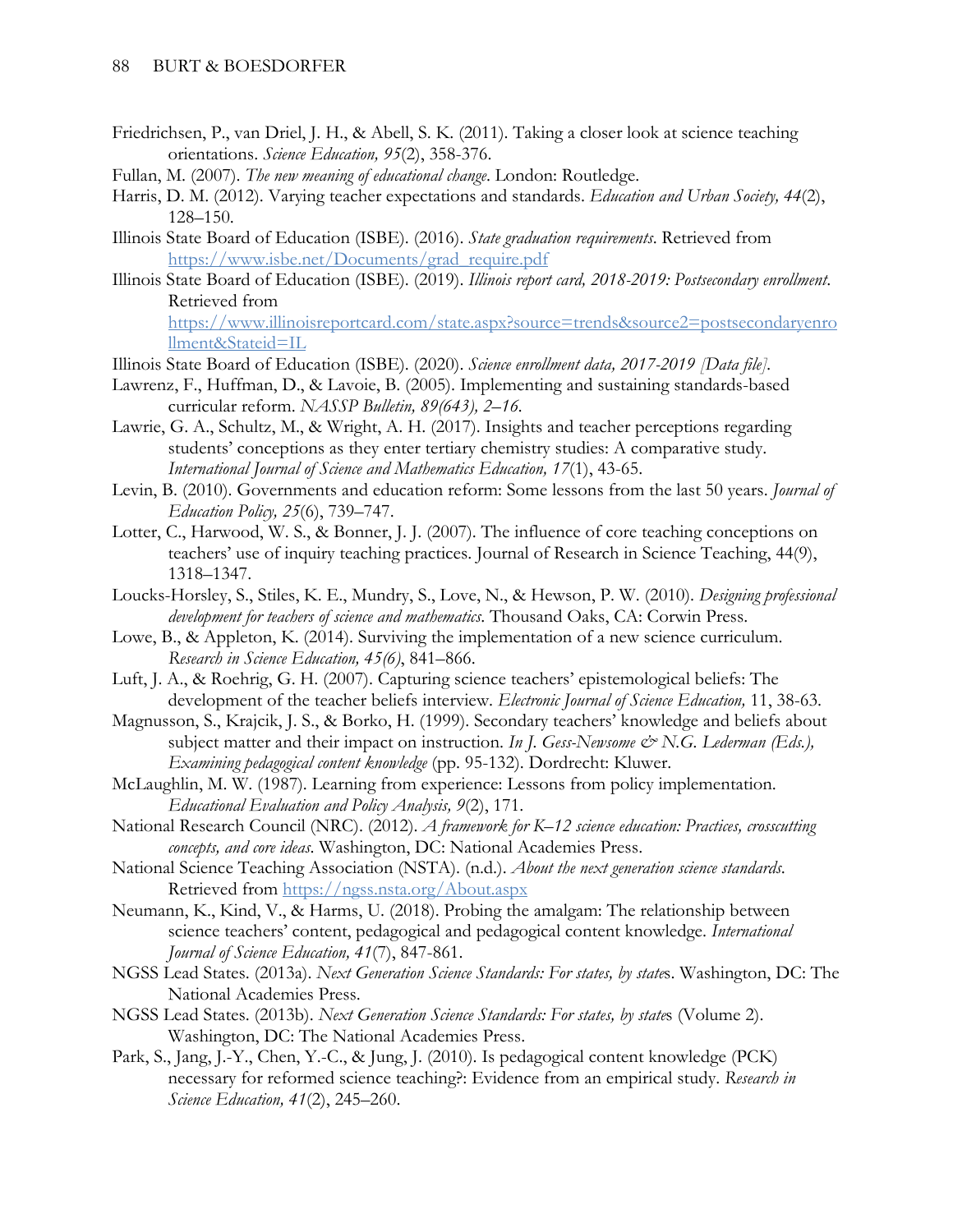- Plano Clark, V. L., & Creswell, J. W. (2010). *Understanding research: A consumer's guide.* Boston, MA: Merrill, an imprint of Pearson Education.
- Porter, R. E., Fusarelli, L. D., & Fusarelli, B. C. (2014). Implementing the Common Core. *Educational Policy, 29*(1), 111–139.
- Remillard, J. T. (2005). Examining key concepts in research on teachers' use of mathematics curricula. *Review of Educational Research, 75*(2), 211–246.
- Roehrig, G. H., & Kruse, R. A. (2005). The role of teachers' beliefs and knowledge in the adoption of a reform-based curriculum. *School Science and Mathematics, 105*(8), 412–422.
- Roehrig, G. H., Kruse, R. A., & Kern, A. (2007). Teacher and school characteristics and their influence on curriculum implementation. *Journal of Research in Science Teaching, 44*(7), 883–907.
- Shulman, L. (1986). Those who understand: Knowledge growth in teaching. *Educational Researcher, 15*(2), 4-14.
- Smith, P. S. (2019). *2018 NSSME+: Status of high school chemistry*. Chapel Hill, NC: Horizon Research, Inc.
- Staw, B. M. (1976). Knee-deep in the big muddy: A study of escalating commitment to a chosen course of action. Organizational Behavior and Human Performance, 16(1), 27–44.
- Tai, R. H., Sadler, P. M., & Loehr, J. F. (2005). Factors influencing success in introductory college chemistry. *Journal of Research in Science Teaching, 42*(9), 987-1012.
- Tai, R. H., Ward, R. B., & Sadler, P. M. (2006). High school chemistry content background of introductory college chemistry students and its association with college chemistry grades. *Journal of Chemical Education, 83*(11), 1703.
- Van Driel, J. H., Beijaard, D., & Verloop, N. (2001). Professional development and reform in science education: The role of teachers' practical knowledge. *Journal of Research in Science Teaching, 38*(2), 137–158.
- Veal, W. R., Riley Lloyd, M. E., Howell, M. R., & Peters, J. (2015). Normative beliefs, discursive claims, and implementation of reform-based science standards. *Journal of Research in Science Teaching, 53*(9), 1419–1443.
- Wongsopawiro, D. S., Zwart, R. C., & van Driel, J. H. (2016). Identifying pathways of teachers' PCK development. *Teachers and Teaching, 23(2), 191–210.*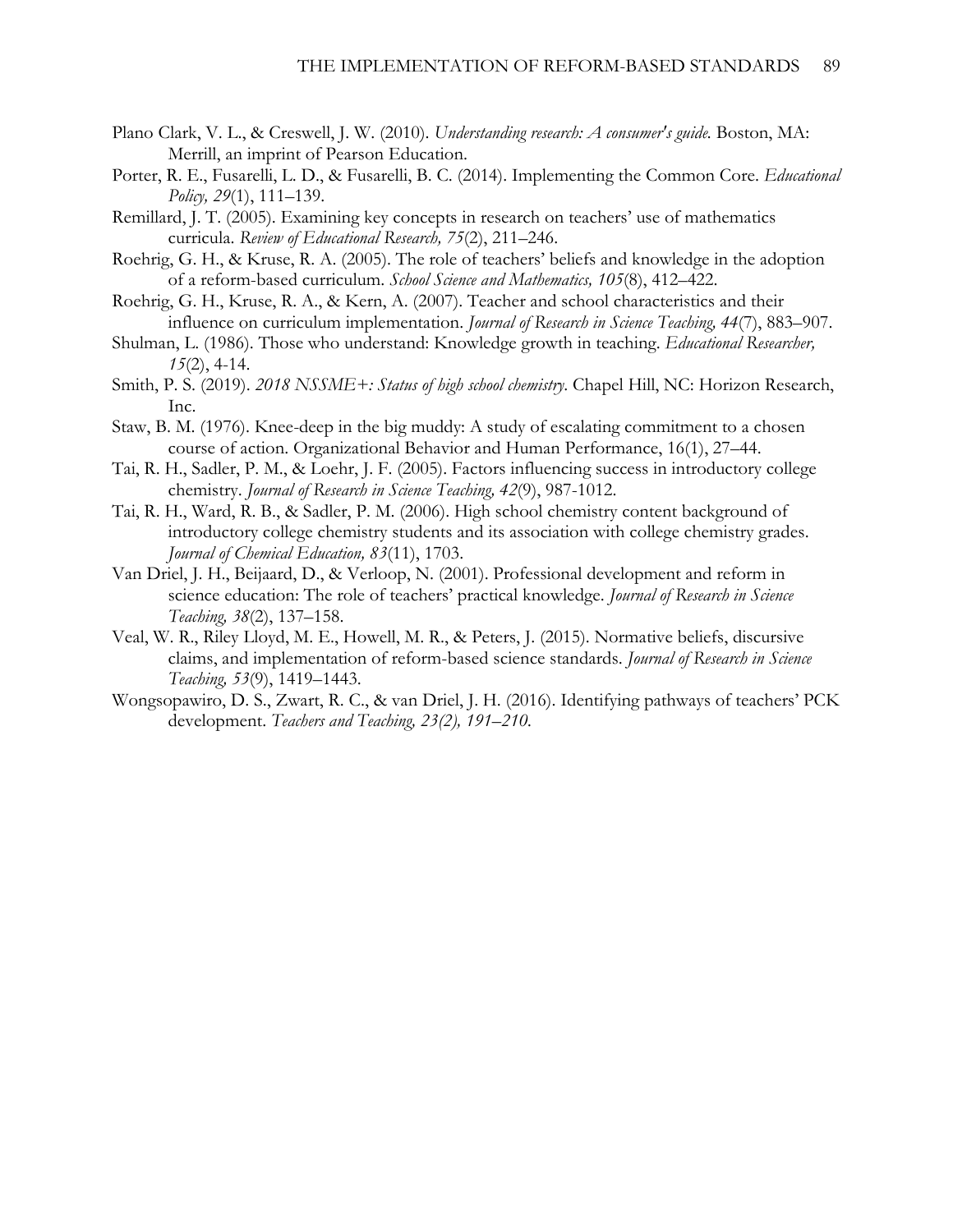### **Appendix A**

### **Survey Questions**

- 1. How would you classify the school you teach in?
- 2. Approximately how large is your school's population?
- 3. Are all students at your school required to take at least one year of chemistry?
- 4. How many years (including this year) have you been teaching?
- 5. How many years (including this year) have you been teaching chemistry?
- 6. What is your highest degree?
- 7. In what are of study have you earned a bachelor's degree? (Check all that apply)
- 8. Have you taken graduate-level courses in chemistry?
- 9. Which of the following chemistry classes are you currently teaching? (Check all that apply)
- 10. During the current school year, what classes do you teach besides chemistry?
- 11. What classes have you taught in the past that you are not teaching in the current school year?
- 12. In your Introductory or First-Year Chemistry classes, how much time do you spend (in a typical year) on each of the following concepts (including assessment and any other instructional time)?
- 13. Question 13 repeated for Honors (Introductory or First-Year), Advanced (Second Year or Beyond), and/or Advanced Placement (AP) or International Baccalaureate (IB) Chemistry classes (if applicable).
- 14. Please select the three (3) chemistry topics you enjoy teaching the most.
- 15. Please select the three (3) chemistry topics you enjoy teaching the least.
- 16. In a typical year, do you make it through the entirety of your school's chemistry curriculum?
- 17. If your school year was extended by 5-7 days, what two (2) topics would you be most likely to spend the additional time on in your chemistry class?
- 18. How much control do you have over your school/district's chemistry curriculum?
- 19. How familiar are you with NGSS?
- 20. Is your school or school district's curriculum currently aligned to NGSS?
- 21. How often do you (or your team) revisit your existing chemistry curriculum and make revisions (if needed)?
- 22. Are you satisfied with the way that your building stakeholders collaborate on chemistry curriculum?
- 23. What significant changes, if any, have been made in your school's chemistry curriculum as a result of the state's adoption of NGSS?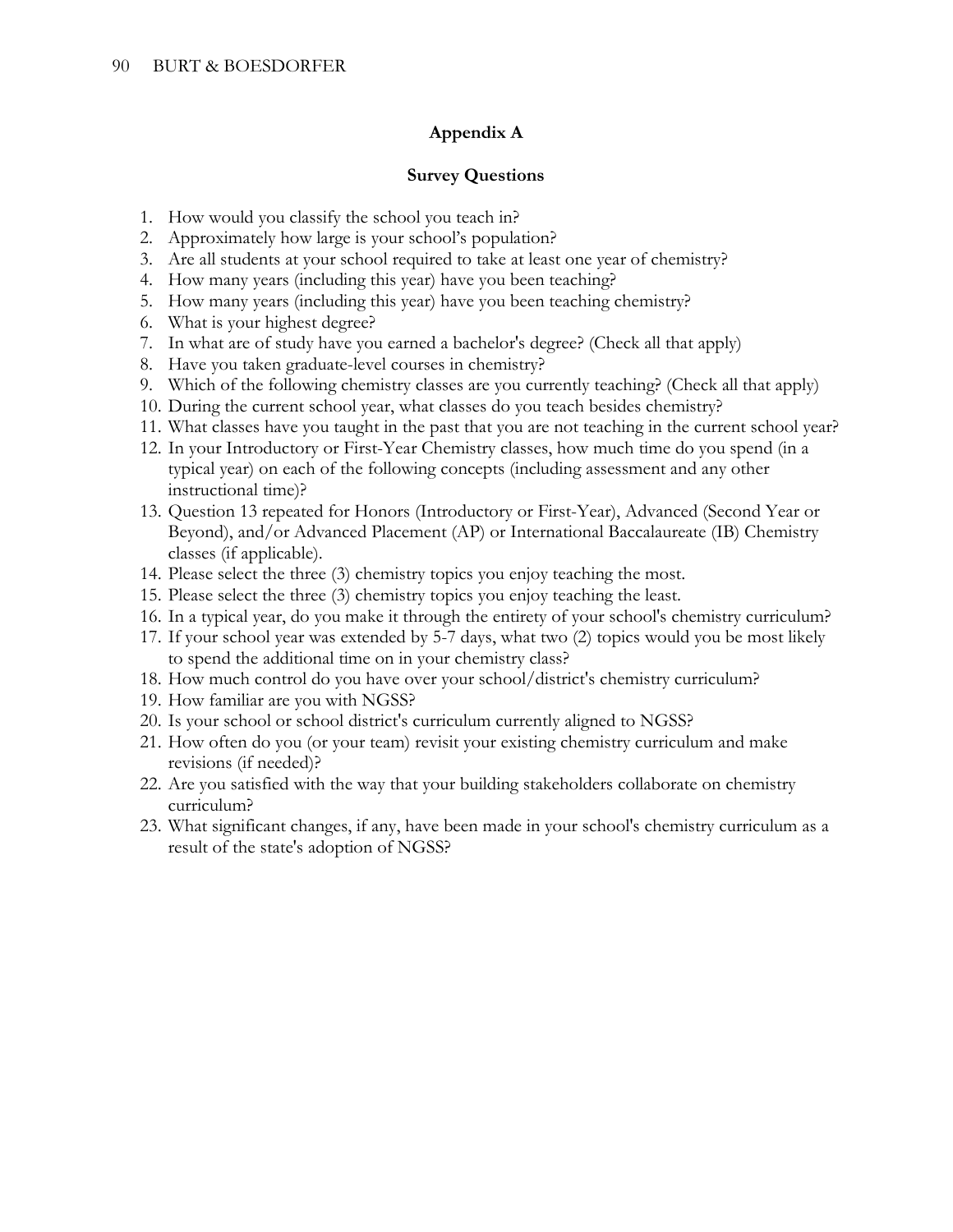# **Appendix B**

### **Semi-Structured Interview Question List**

Note: Questions a, b, etc. only used as necessary.

- 1. What do you believe is the purpose of science/chemistry education?
- 2. How do you describe your role as a teacher?
- 3. What should students know and be able to do when they learn science?
- 1. In your classroom, how do you decide what to teach and what not to teach?
	- a. How do you know when your students understand?
	- b. How do you decide when to move on to a new topic in your classroom?
	- c. How do your students learn science best?
	- d. How do you know when learning is occurring in your classroom?
- 2. What level of chemistry do you teach?
- 3. Do you typically get through your entire chemistry curriculum in a given year?
	- a. If yes, what do you use the additional time for?
	- b. If no, how do you make modifications at the end of the year?
- 4. What topic(s) do you spend the most time on? The least?
- 5. Tell me about your unit on  $\Box$
- 6. Of the content that you teach, what topic(s) take students the longest time to master/understand?
	- a. What makes those topics so difficult?
	- b. How have you changed your instruction over the years to attempt to address this?
- 7. (For Veteran Teachers) How has your curriculum changed over the years?
	- a. Are there any topics that you did not teach prior to NGSS that you now teach? i. If you had your choice, would you stop teaching it?
	- b. Are there any topics that you taught prior to NGSS that you no longer teach? i. If you had your choice, would you still teach them?
- 8. At the end of the year, are there any topic(s) that you don't have time for?
	- a. Why?
	- b. What adjustments do you make as you finish the year?
- 9. Is there anything else you would like to say about your curriculum or teaching?